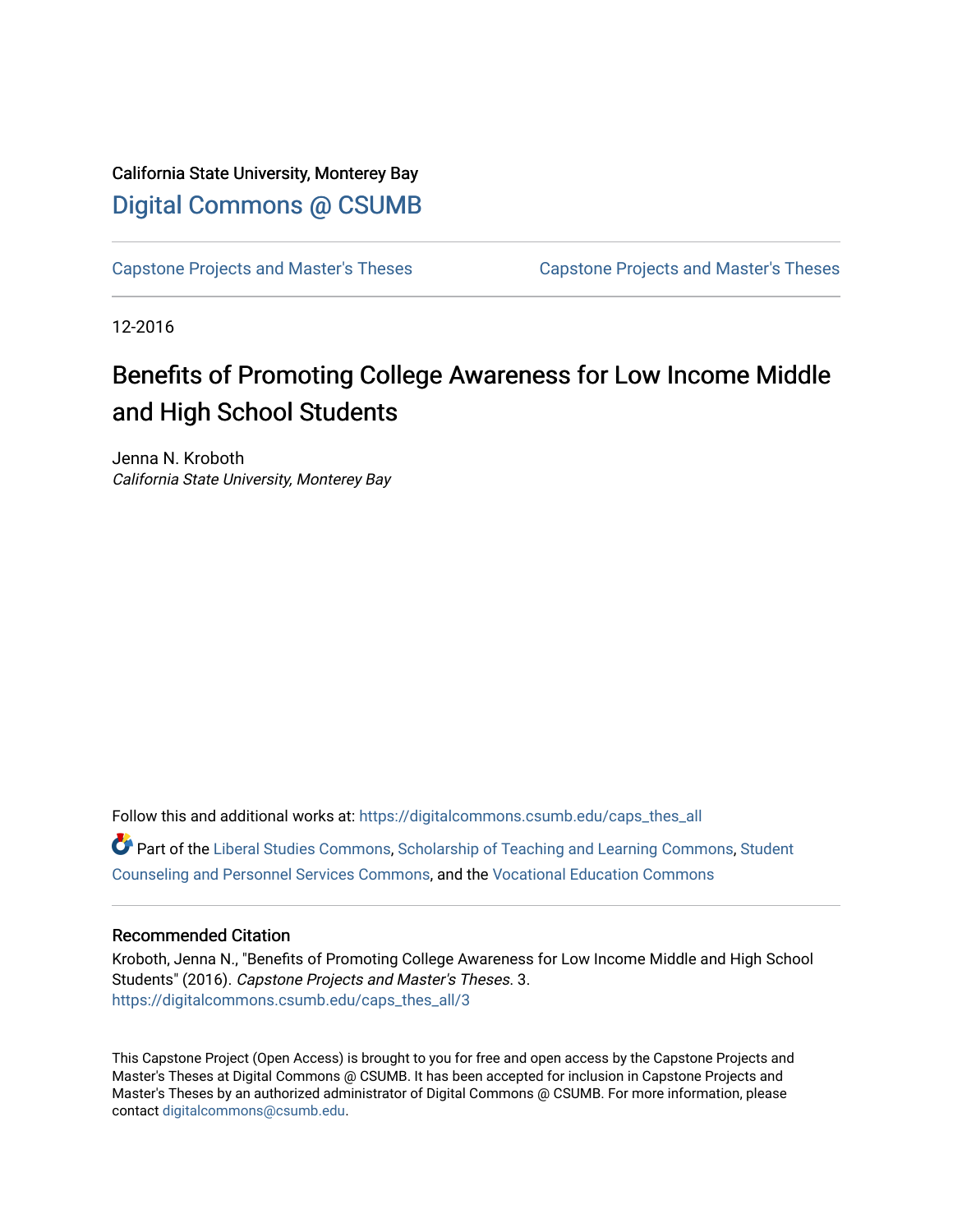Running Head: BENEFITS OF PROMOTING COLLEGE AWARENESS

Benefits of Promoting College Awareness for Low Income Middle and High School Students

Jenna Kroboth

California State University, Monterey Bay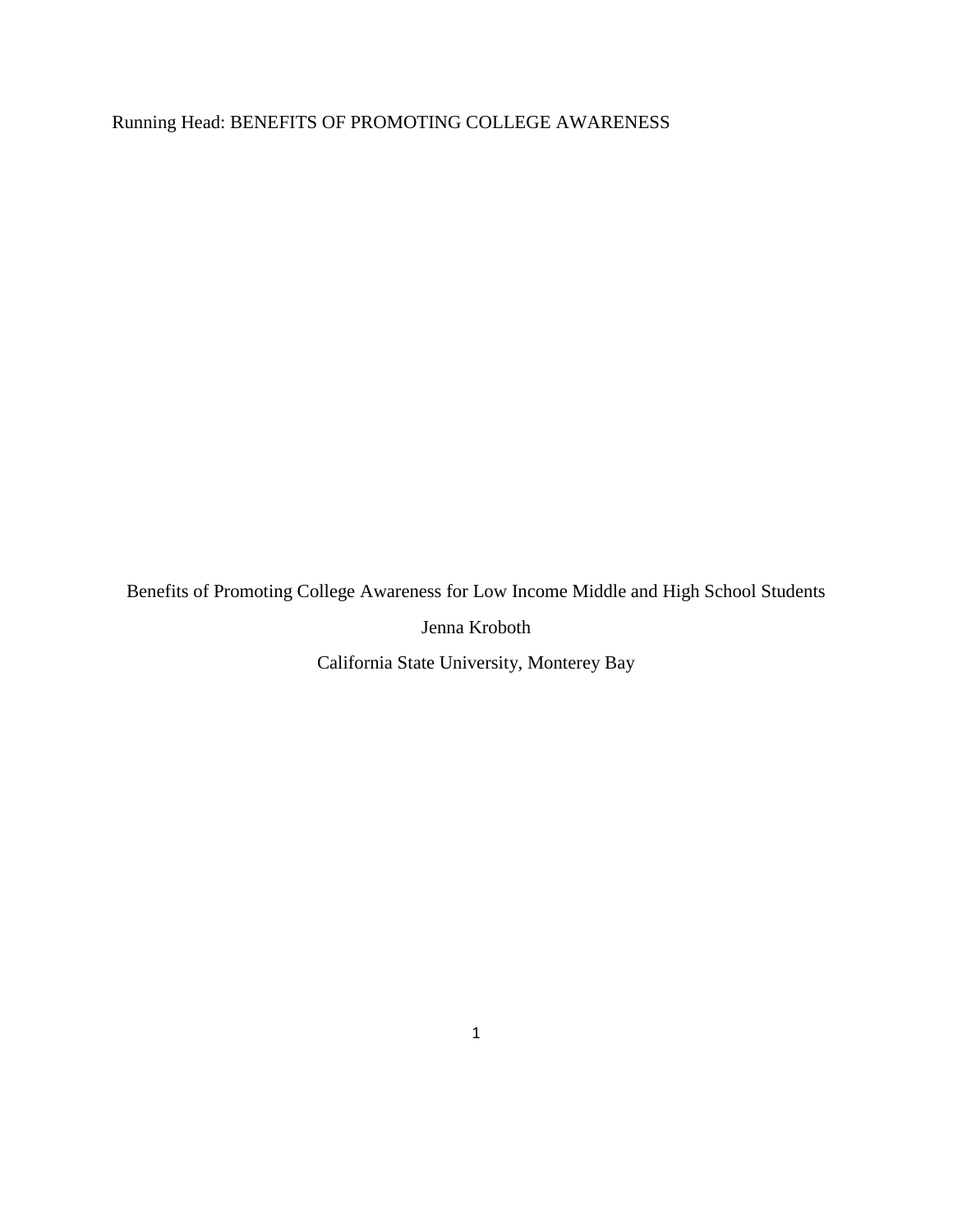The disadvantages that low-income students face in today's society make it difficult for them to move on to a post-secondary education. Since higher education is no longer for the elite few and the number of students attending colleges and universities is rapidly increasing, all students need the necessary resources to prepare for a college ready future. In order to reach low-income students and close the learning gap between low, middle, and upper income peers, there will be a need for college awareness programs in the high poverty areas. This capstone examines the barriers low-income students face and how these college awareness programs develop and promote equal opportunity to benefit the students that they target.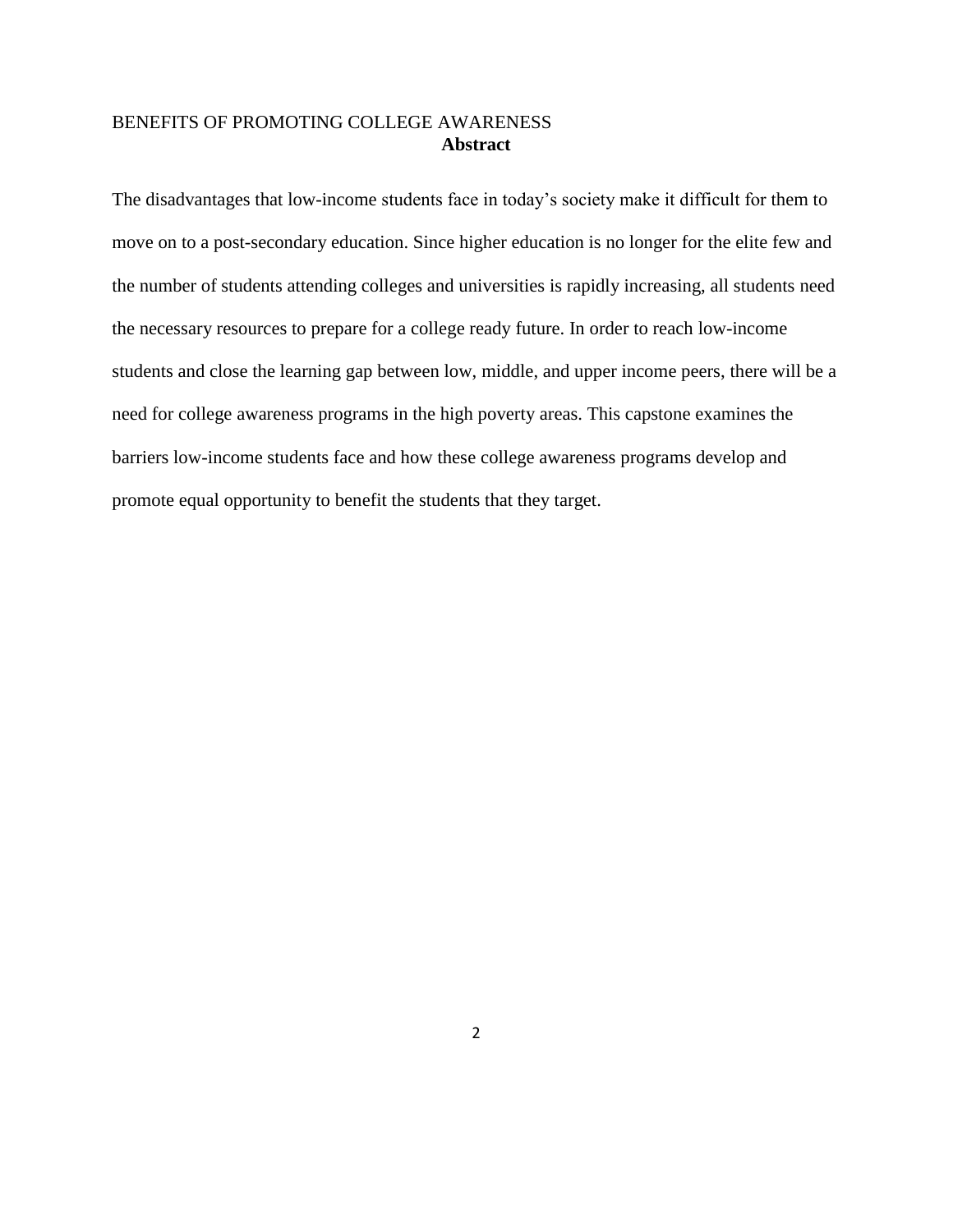# BENEFITS OF PROMOTING COLLEGE AWARENESS **Introduction and Background**

The idea of pursuing a higher education used to be reserved to the elite few, but today there is a "massification" of education and the number of students attending colleges and universities around the world is exploding (Karaim, 2011).

The promotion of early college awareness programs for middle and high school students is primarily to improve academic skills, increase high school retention, build self-esteem, provide mentors, increase parental involvement, promote college attendance, and increase financial and college/career awareness. It is crucial that we evaluate the impacts of these college preparatory programs because low income students are five times more unlikely to enroll in college and by the year of 2018, there will be a workforce shortage of 3 million college graduates (Knaggs & Schardt, 2015). Although the idea of college awareness programs might be clear to an individual, it is often unclear whether or not these programs are proven to be successful and beneficial.

Finding the importance of attending college and pursuing higher education will present the aspect of sustainability for one's future. Promoting college for young students instills the idea that college will change and inspire them. They will develop into mature and responsible adults. In order for all students to have the opportunity to pursue college, they must be educated on the steps of how to get there, how to get in, and what to expect. Therefore, these college programs are helping students of low-income backgrounds build upon their knowledge, discover new passions, learn about themselves, prepare for a future they are well equipped for, and eventually give back to their community ("Attending College," n.d.). Creating opportunities is creating a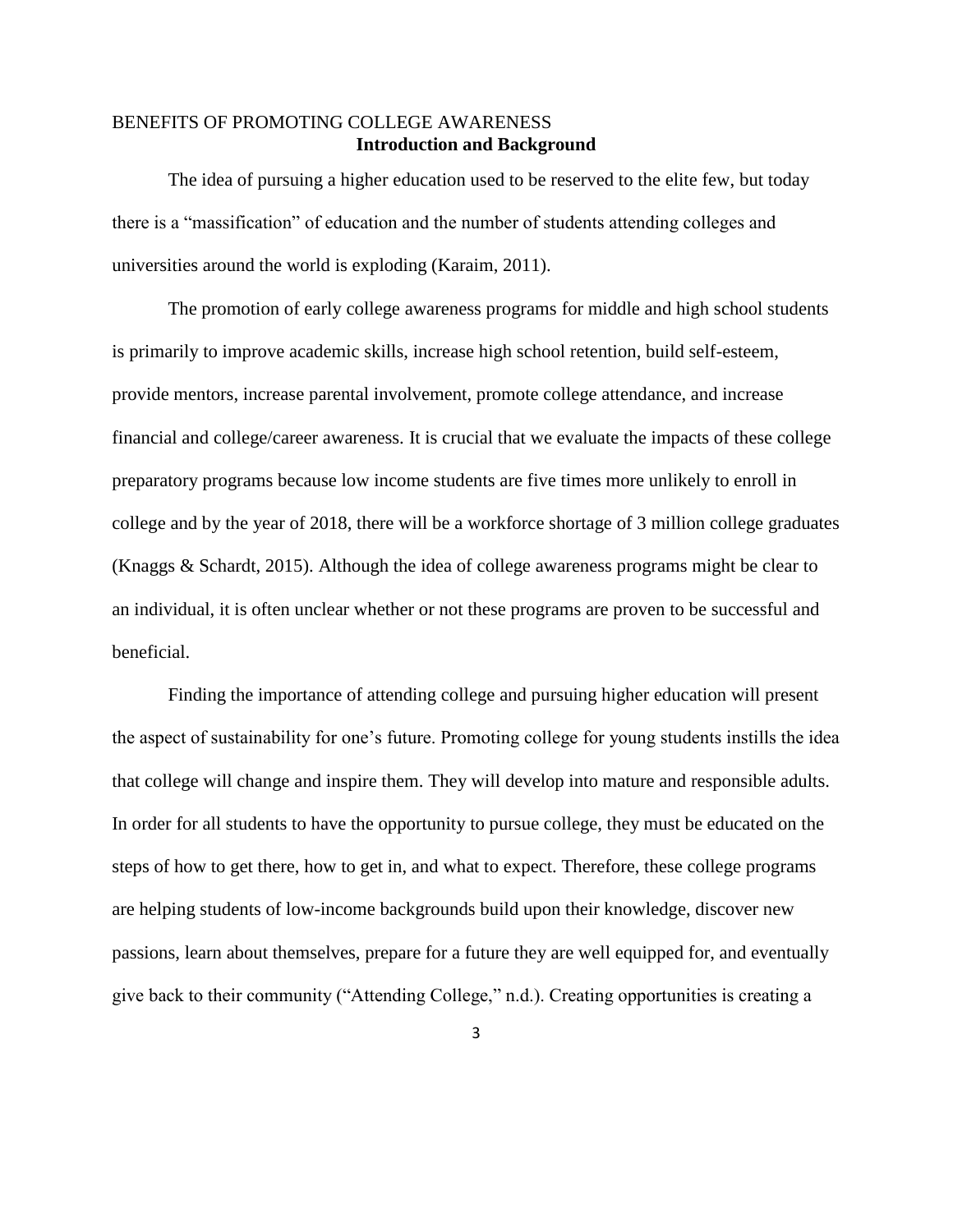more sustainable future for our generations to come. High school graduates today are unable to obtain the jobs that once were available. The importance of college is compared to what a high school diploma was 40+ years ago. A college education means a gateway to a better option and more opportunities (McGuire, n.d.).

The primary research question I will be seeking the answer to; is how does promoting college awareness programs benefit the education of low income middle and high school students? A few secondary questions to be answered will be, what are college awareness programs? How have these college programs come about and who provides the funding? What does research say about the benefits of promoting college awareness for students at the middle and high school level? Do college awareness programs motivate the students? Are there any college awareness programs currently promoting the education for these students in the Monterey area and how do they promote? Why target low income middle and high school students? Do these college awareness programs improve graduation rates? And lastly, what indicates that these programs are successful? My purpose for this paper is to understand these benefits and look at how to close the learning gap amongst disadvantaged students and explore the benefits of promoting college awareness programs.

## **Literature Review**

In order to research for my capstone and synthesize my work, I have developed a review of what supports and does not support my research topic. I will give a brief history of the development of college awareness programs for low income middle and high school students. I will also review what the research indicates about the future of college awareness programs.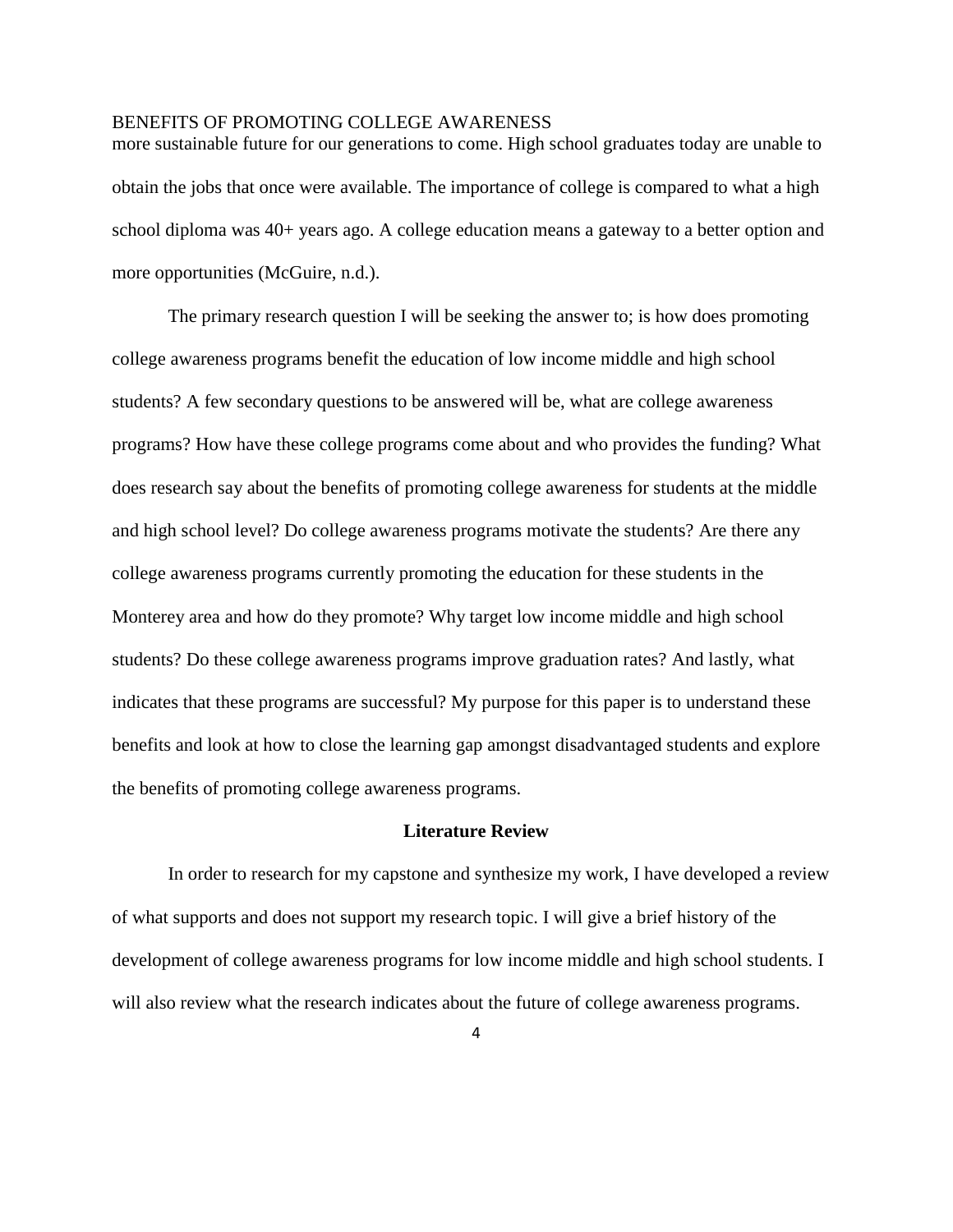Knaggs & Schardt (2015) indicate that the reason the reason why we rely on these college awareness programs and who they are targeted towards is because our country has become more interconnected. The need for highly skilled and educated workers is pressing, "nearly two thirds of 46.8 million job openings in the next decade will require postsecondary education" (p. 1). It is unfortunate that the United States fails to prepare these disadvantaged students- economically, racial/ethnic minorities, and first generation college students, this leads to low college entrance rates among these students.

The history of college awareness programs begins for GEAR UP specifically with an initiative authorized by Title IV of the 1998 Amendments to the Higher Education Act of 1965. On September 29, 1998, President Clinton signed this act into public law and stated, "what you earn depends on what you learn. This bill will make it easier for millions of Americans to get the higher education they need to succeed in the global economy. Colleges will reach down to middle school students in high-poverty areas to give them the support they need to be ready for a higher education" ("National Council," n.d.). GEAR UP was created to provide communities with a comprehensive and research-driven initiative to prepare low-income and minority students for a higher education. California is perhaps the most notable of the states to invest heavily in early intervention programs, it spends about \$40 million each year in support of outreach to middle and high school's students (Swail, 2000).

In agreement with college awareness programs, one might make the argument that the opportunity to go to college is the ultimate testament to the American dream. For education is one of the surest returns known to man. Education is the truest guarantee that can never be taken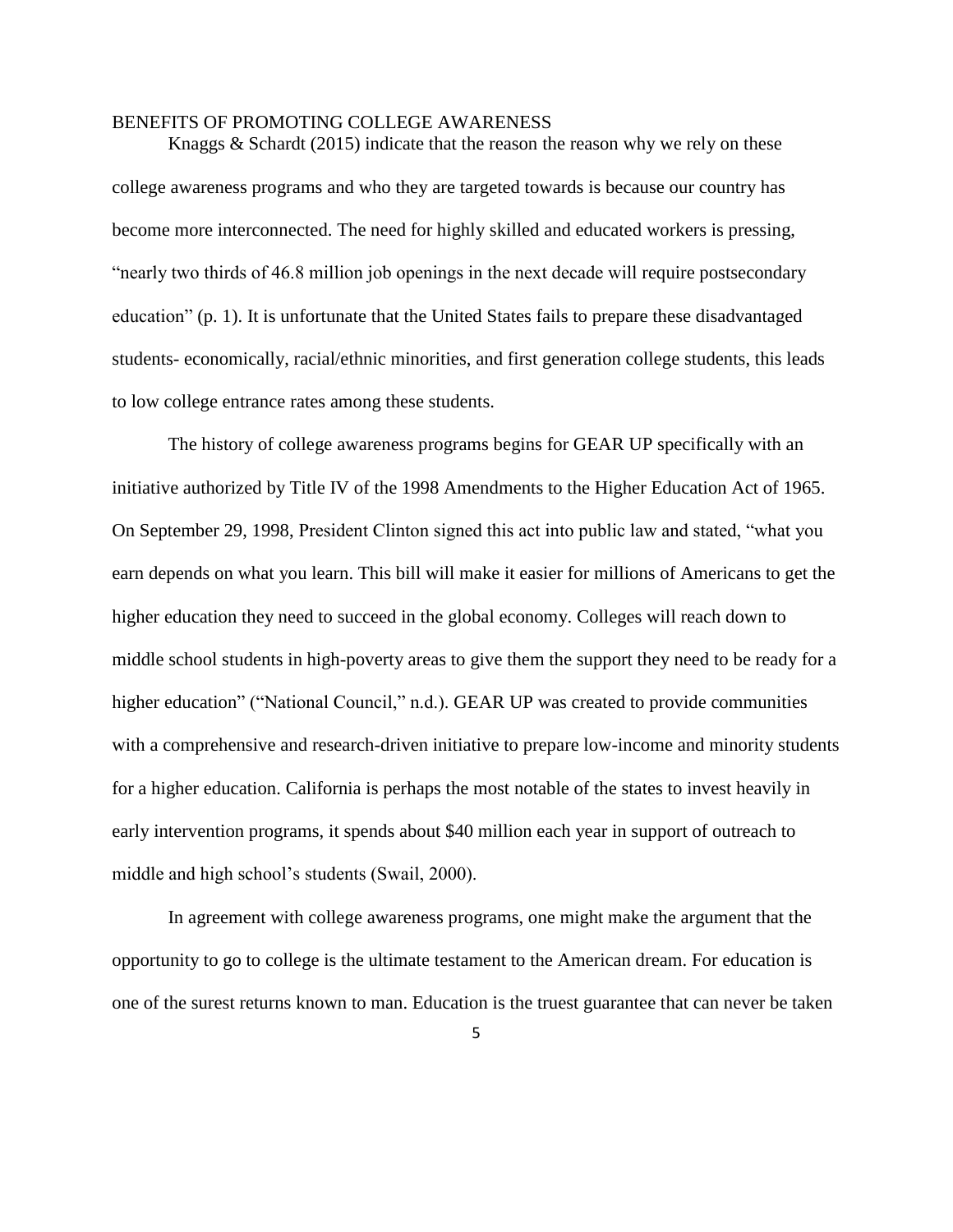away from someone, you may lose the precise skills you have learned from time to time but the process will stay with you for your entire life. Regardless of how much the system may improve where we draw the line, students on the lower end of things will receive less than other, more fortunate students. Where the education system fails, the programs that provide the additional support to the disadvantaged students to help fill the gap. Youth with these background characteristics require the most attention and resources, yet receive the least (Swail, 2000).

Learning gaps start to emerge early, predominantly with disadvantaged students. Usually students who do not start off well in their education, they tend not to thrive later on. This is not only due to stressful environments with little learning opportunities, but because early learning itself helps facilitate later learning. Students who generally know more about a topic often have an easier time adding information to that topic in the future, early exposure to knowledge can motivate students to learn more (Dougherty, 2014).

Educating low-income students on college early on in life will facilitate a more thriving learning environment. As a country that strives for high graduation rates and students that are ready for college, we have to confront the reality that we are nowhere near achieving this goal. Promoting college awareness for low income middle and high school students early on in their education will increase their likelihood to graduate from high school and enroll in postsecondary education, provide mentoring, and better prepare them for their future career.

The opposing viewpoints of the college awareness include some who might argue that the programs evaluations are done poorly and there are simply not enough studies to evaluate the programs. A few handfuls of program evaluations are empirically sound, but others are poorly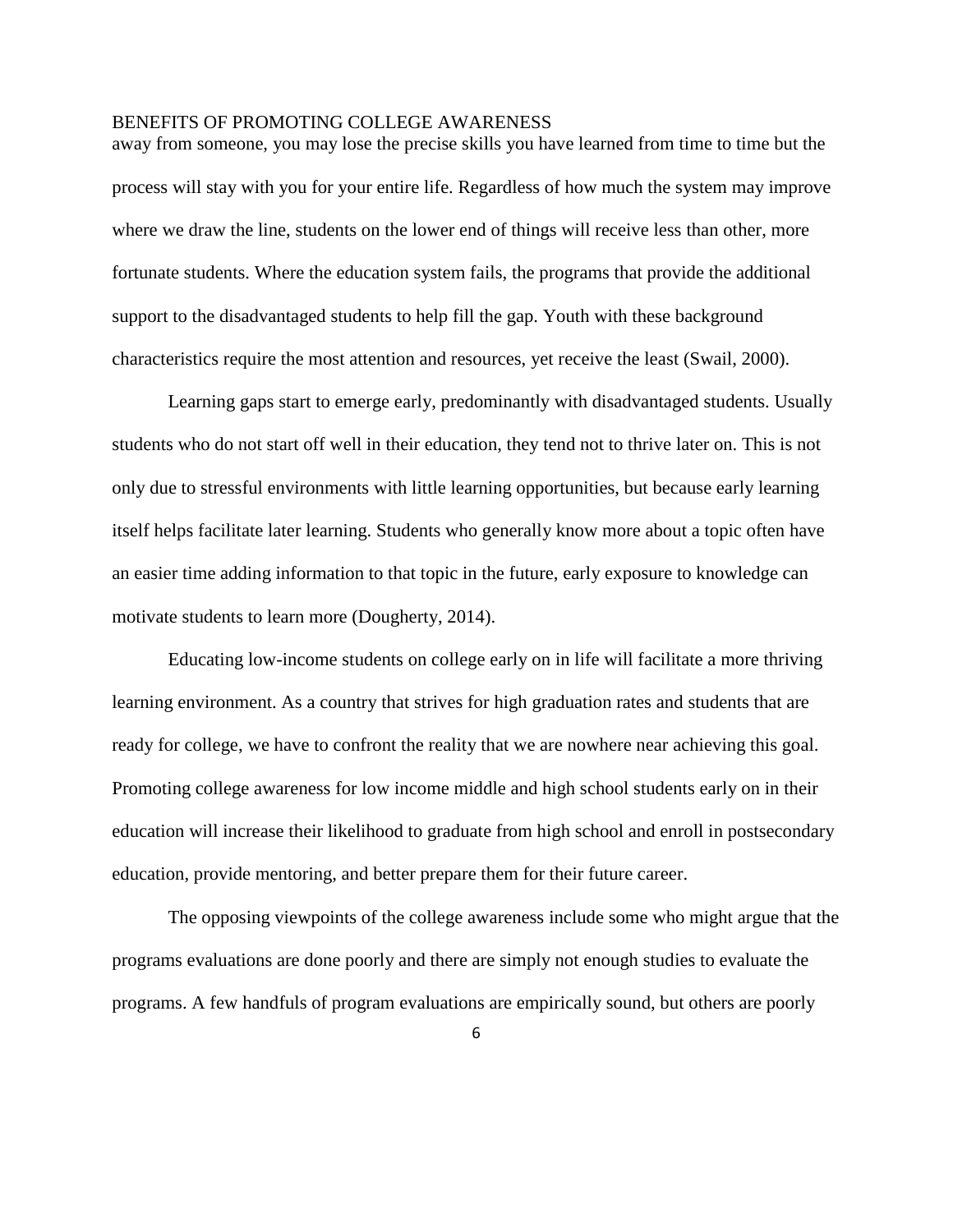done and internally biased. Some might argue that we are still very much in the dark about what works best in the programs. We do know that mentoring, tutoring, and academic support are all a very important aspect of being college ready, but what we also know that not all programs are doing these things the same. Some may be better and some may be worse, it is entirely plausible that poorly run programs may be doing an injustice to the students and have a reverse impact (Swail, 2000).

## **Methods and Procedures**

#### **Participants**

The total number of participants in my study were 2 teachers total, 1 ninth grade high school teacher and 1 eighth grade middle school teacher. Both teachers were given the same questionnaire (See Appendix B). In my study I had also anonymously surveyed 44 middle school students aging from 13-14 years old, which were eighth grade students from Marina, CA. Then, 34 ninth grade high school students aging from 15-16 years old from Marina, CA. All students and teachers from this particular part of the study were from a Marina middle school and Marina high school, located in low-income areas (with high poverty). I then took those same surveys and had given them to a middle school in Pacific Grove, CA. There 53 eighth grade students had completed the anonymous surveys. The last participant in my research was an interview with the program coordinator of GEAR UP, Chris Mutschnick.

The way in which I had recruited these participants was particularly based off of convenience and the ease of choosing a college awareness program in Monterey County to focus on, GEAR UP. From there I chose two middle school teachers that I knew from previous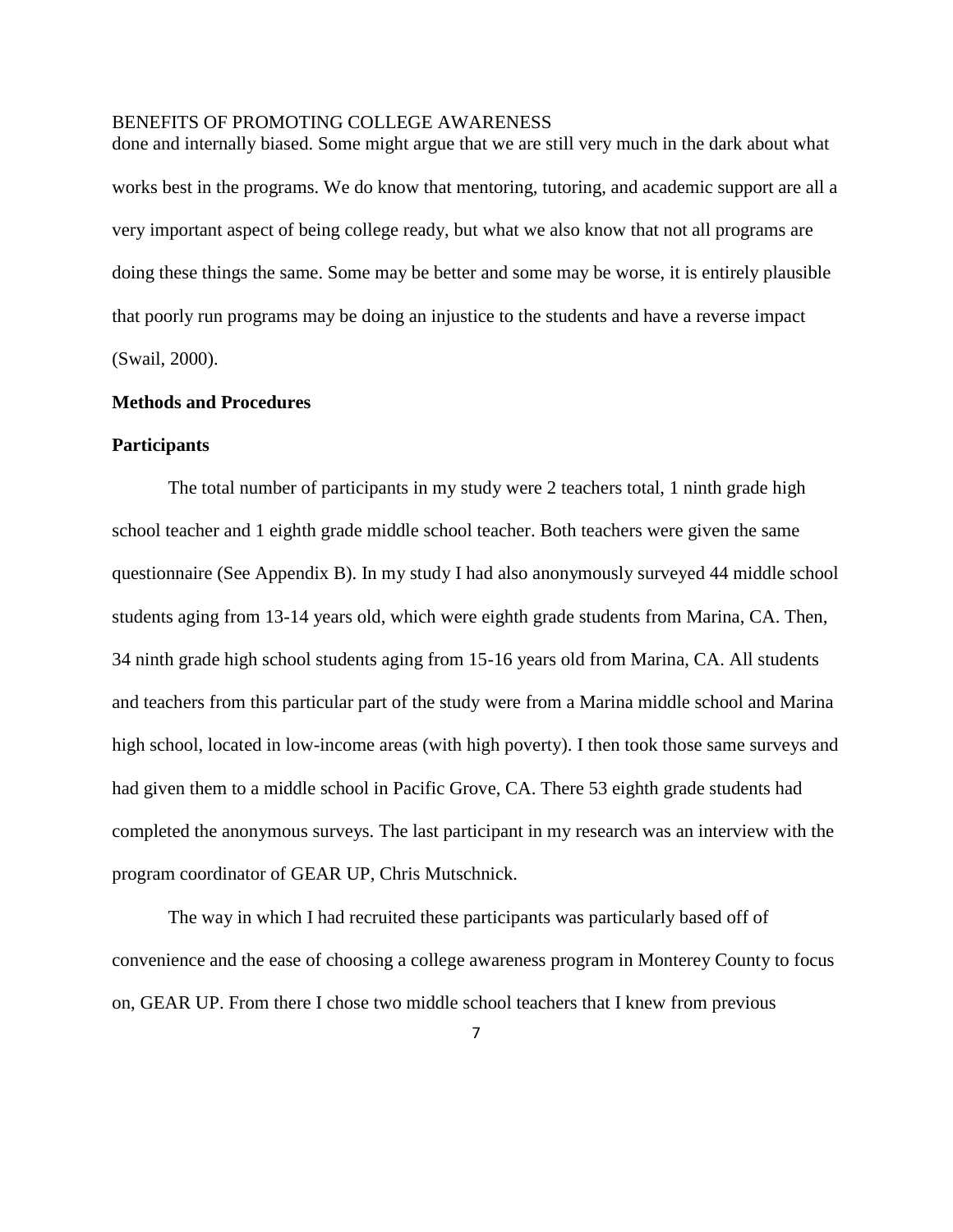encounters that were familiar with the college awareness program because of the extra help they receive in their English Language Arts classes. Jeanne Bartels and Jon Bayer both were so gracious to assist me in this research and allowed me to take time out of their instruction to conduct student surveys in their classrooms. Jon Bayer had the time to fill out a questionnaire for my research as well. For the selection of the high school students, they were a bit more random, I had known that GEAR UP had just entered this low-income Marina, California high school so I wanted to get my surveys and questionnaire there quickly. I was able to get them in the hands of a select group of ninth grade students who were being advised and mentored by GEAR UP staff and the college facilitator of GEAR UP. At the high school, I had chosen a specific ninth grade math teacher to answer the questionnaire because of a friend who happens to work with Gear Up was especially close to this teacher and put me in contact with her, Anjelica Amador. To assist me in filling out anonymous surveys, link crew teacher William Terri had conducted the surveys during his class time.

#### **Materials**

The first item of my research materials to collect data was the GEAR UP Monterey project director interview questions. In this interview format, I had created only four questions for Chris Mutschnick to answer. I intended to create these questions as a basis for conversation starters, my first question was for him to first describe what GEAR UP is and his position within the program (See Appendix A). I also found it valuable to ask Mutschnick about his opinion on the college awareness programs and how successful they might be.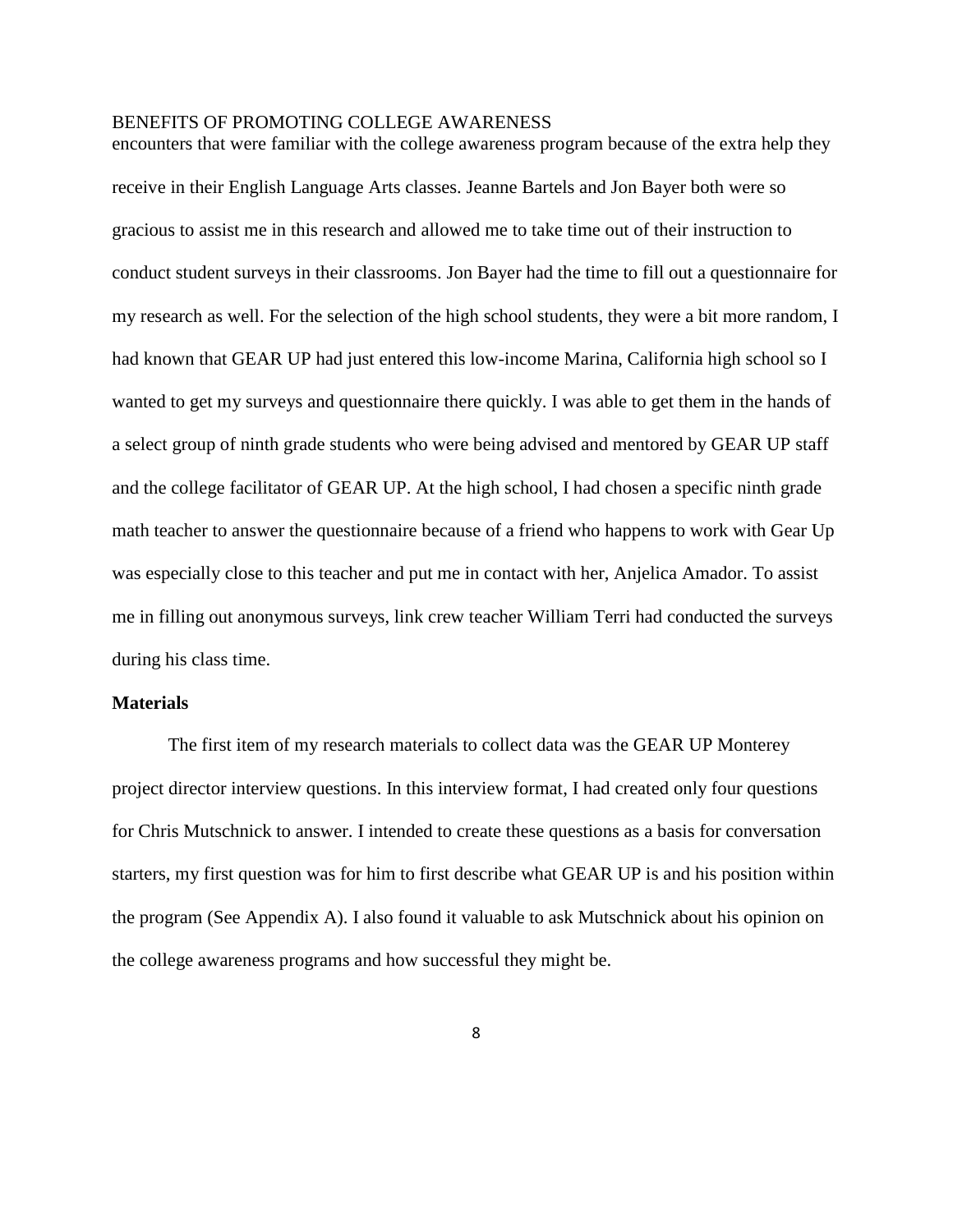In order the measure the success within the classroom I had created the questionnaires as stated above for the two teachers I had the pleasure of working closely with and with their students. These questionnaires (see Appendix B) consisted of questions about the observations made by these teachers, like the following, in your opinion do the students enjoy the programs offered at school and do they seem motivated? This questionnaire only consisted of three long response questions.

The last material used in this research were the anonymous surveys used to assess the students' knowledge and feelings towards college awareness programs. In part of this I wanted to get a small background on the students and had asked about their household and if anyone had attended or graduated from college (See Appendix C). I also tested them on their college awareness by asking what universities or colleges are near or familiar and how do they feel motivated.

## **Procedures**

My first step in this process was to review the literature and collect my research on a brief history of college awareness programs, what supports my claims, and what does the future look like.

I then moved onto my field work and started with an interview of the GEAR UP Monterey project director, Chris Mutschnick. I had first arranged to meet with him through my own personal contacts because of my relations to GEAR UP, first I had sent the interview questions directly to him so he had the chance to look at them in case he was unable to meet me in person. In this case, he had answered them via email but we were also able to talk over the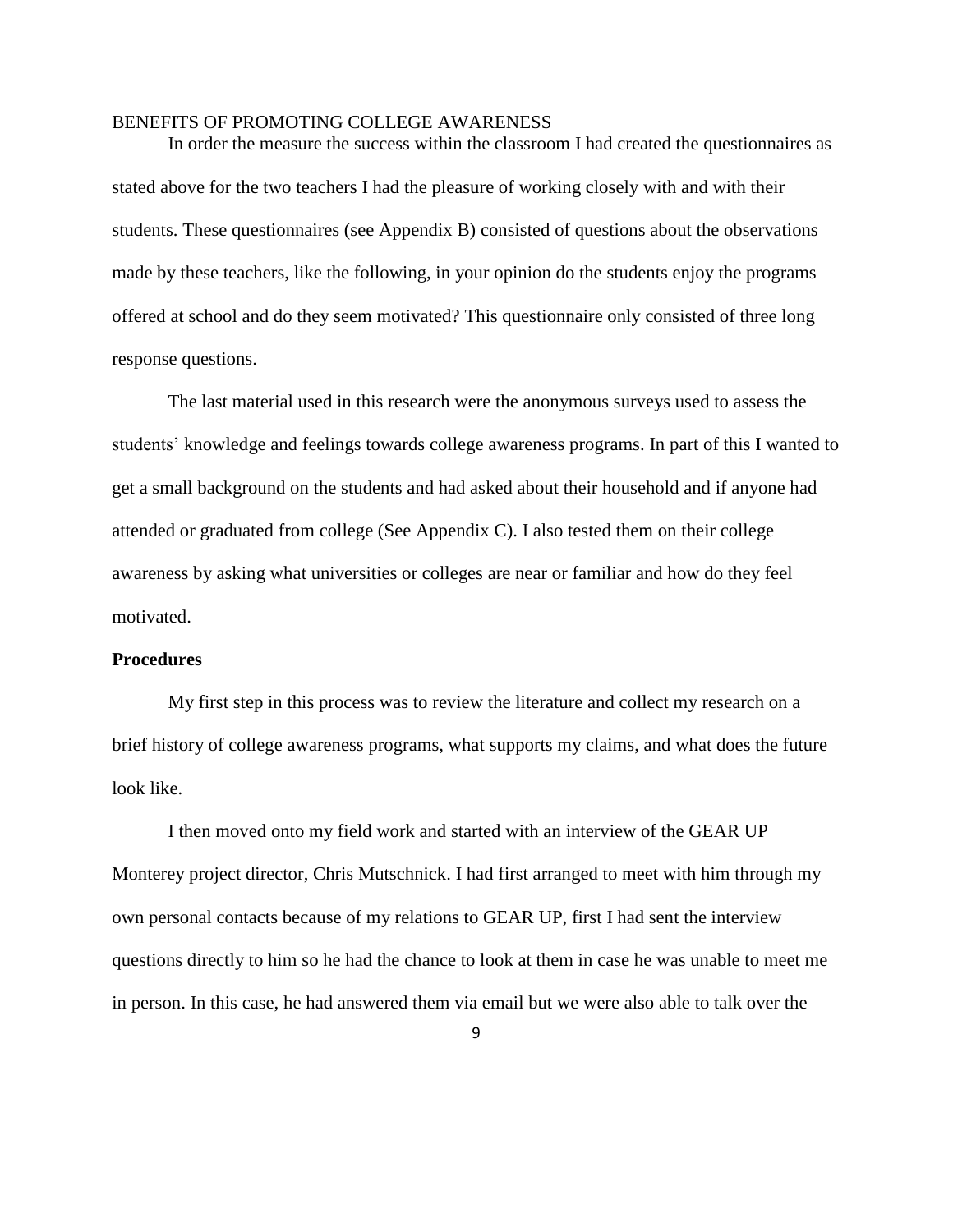phone and have a conversation about the questions as he had gone through them. His information and data were so precise; the email of information he had provided was the most valuable piece of the entire interview.

For my questionnaires for the teachers, I had decided to have just printed them out and let them know that they would be in their school mailboxes if they had the chance to look them over. I wanted their most honest answers without someone looking over them and taking notes as they spoke. I felt that by doing this, they would be more comfortable to answer specific questions about GEAR UP without feeling persuaded by my presence.

The last part of my research concluded with anonymous surveys for the students in middle and high school. I was lucky enough to go into the middle school class of eighth graders in Marina and let them know that their names were not to be put on the paper and their honest answers were a very important part of my research. I distributed the surveys and sat at the back of the room so that they too felt comfortable enough to answer questions privately. I then collected them at the back of each row and placed them into a folder to assure the student that the answers were to stay private. The procedure with the anonymous surveys for high school students went a bit differently. Since I did not have the chance to distribute the surveys to one particular set of ninth grade students myself, I had passed them along to William Terry, a ninth grade link crew teacher. These too are anonymous surveys and they were picked up when Mr. Terry had let me know the students completed them.

The final part of my procedures was something that I had hoped to do, but not yet planned. Since I am looking at low-income schools benefitting from college awareness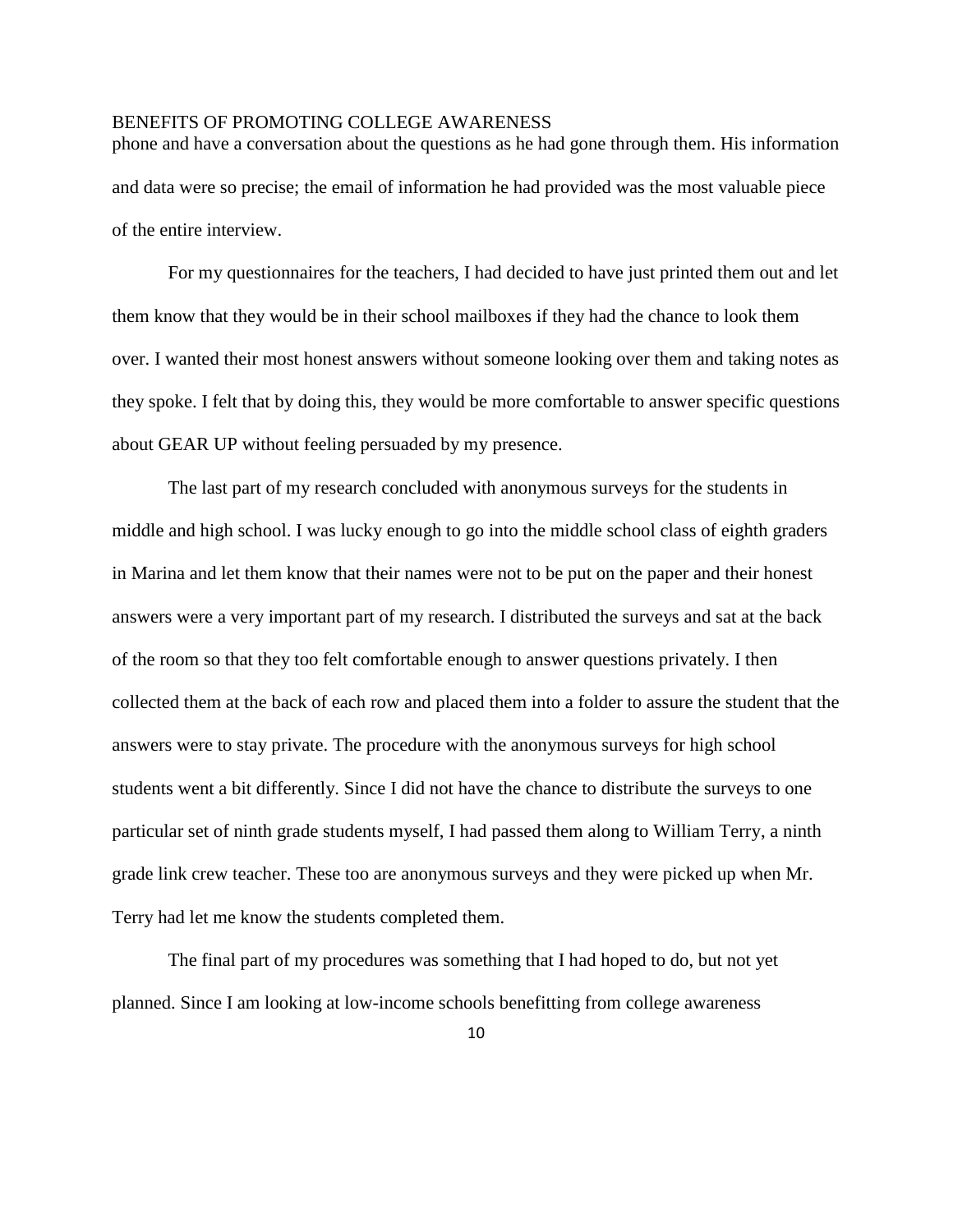programs, I wanted to have something to compare my data too. I then brought 60 surveys to be distributed to two separate eighth grade classes at a middle school in Pacific Grove on October 26, 2016. I collected them the following week from the assistant principal.

During my entire duration of conducting research and fieldwork, I spent about 8 hours a week in an eighth grade classroom because of my current job with GEAR UP. I work alongside with GEAR UP as one of their academic advisors and spend time in an English language arts class where I am used as an in class tutor. During fall break, GEAR UP had even offered extra help tutoring Monday through Friday and I got to be there for 3 of the 5 days. Also, during this time I had the privilege of being present for GEAR UP ran presentations for all eighth grade students on how to save and spend money, prompting their idea of how to save and prepare for a bright future in college and in their careers. I continued my observational research at the pursuit youth expo at Cal State Monterey Bay where 10 high schools from the Monterey area had come with programs such as Imagine College, Avid, and GEAR UP. And I will conclude my observational research with 50 eighth grade students from GEAR UP and AVID on their field trip to Stanford.

#### **Results and Findings**

After spending weeks preparing for my research, I was able to finally collect some of the information from my participants and fieldwork studies. By getting to know the teachers and students in the GEAR UP program, I was provided with not only evidence for my research but personal experiences that cannot be done through a computer.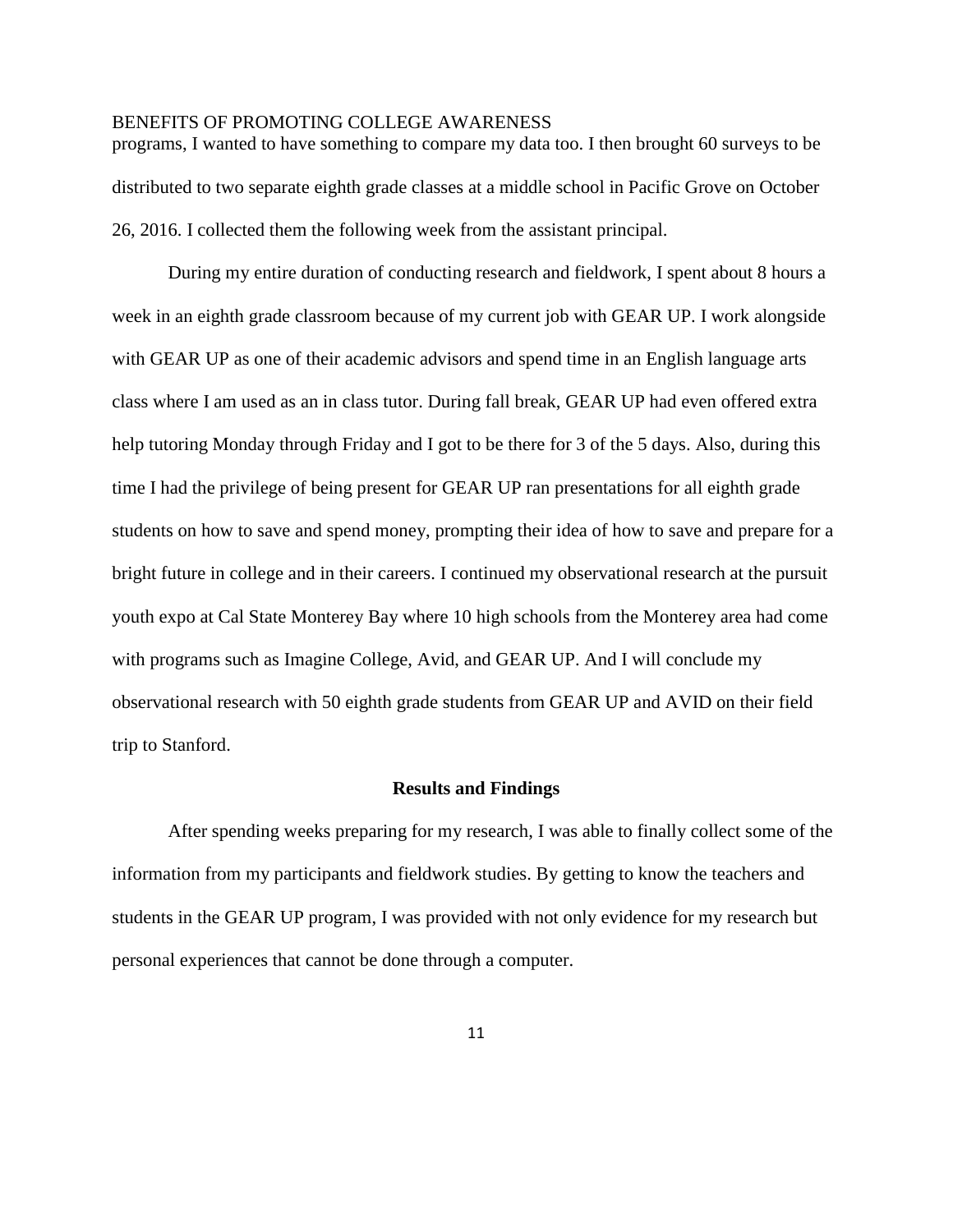# BENEFITS OF PROMOTING COLLEGE AWARENESS *What are the college awareness programs? How have they come about and who provides the*

## *funding?*

The most commonly known college preparatory programs are Upward Bound, University of California's Early Academic Outreach, Gaining Early Awareness and Readiness for Undergraduate Programs, and Advancement via Individual Determination. These programs all differ in their own diverse way, but commonly they will be providing academic support, test preparation, mentoring/counseling, college campus visits, and facilitate parental involvement. ("Characteristics of Early Awareness Initiatives" n.d.). The goals of these programs is to improve academic skills, increase high school retention, build students' self-esteem, build college and career awareness, promote college attendance, and increase financial aid awareness. This article from "Characteristics of Early Awareness Initiative" (n.d.) states that "more than half of all precollege early awareness programs are run by a college or university, the remainder are community and school based" (p. 1). This poses the question, how are these programs funded? College for every student has a substantial impact on college-going attitudes of disadvantaged students. Seventy-five percent of its program participants in the study plan to attend four-year colleges, compared with 5% students in a control group. The organization's annual 3.5 million budget comes from private donations from corporations, foundations, and individuals, as well as federal title 1 funds (Adams, 2013).

Another familiar program to the Monterey County area is Upward Bound. According to Expanding Minds and Opportunities,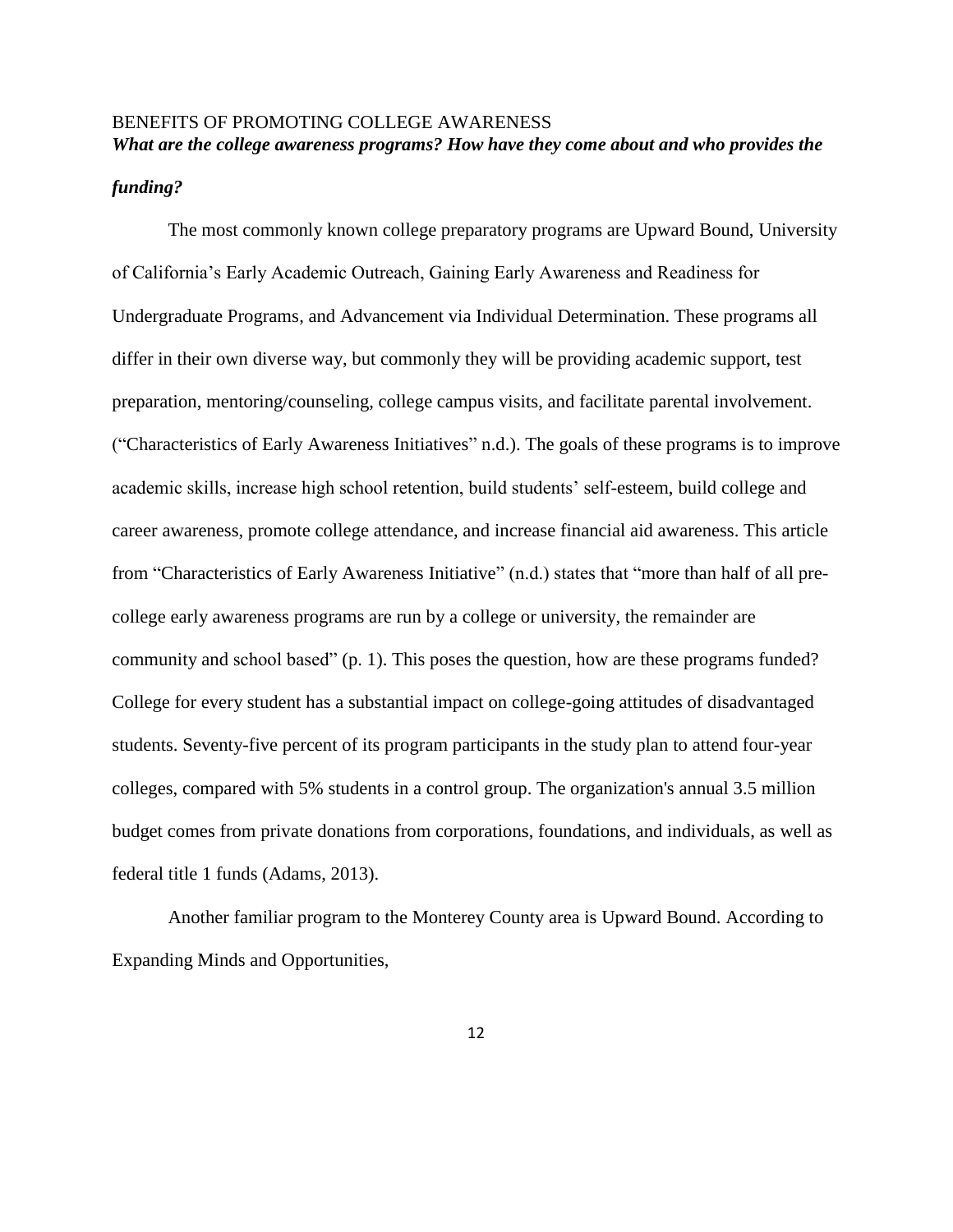Upward Bound Math-Science is a college access program, funded by the U.S. Department of Education TRIO program, that has an afterschool and summer component. The program was designed to provide disadvantaged high school students with skills and experiences that prepare them for success in a 4-year college and help them succeed in a math or science career field. Grants are given to 2- and 4-year colleges and universities to provide programs during the school year and summer. School-year programs include supplemental academic instruction and enrichment activities such as faculty-assisted experiments, seminars with outside speakers, and field trips. The 6-week summer program includes an intensive focus on math and science instruction and exposure to life in college, including residency in college dorms. All programs include activities such as preparation for college entrance exams, information on postsecondary opportunities, and assistance completing college applications and understanding financial aid opportunities (Brand & Valent, n.d., p.3-5).

#### *What does the research say about the benefits of promoting college awareness for students at*

## *the middle and high school level?*

Preliminary research done primarily through local, state, and national program evaluations suggest that "GEAR UP and other college preparatory programs are successful at increasing outcome measures related to academics, behavior, and attendance, but there is little knowledge about what aspects of these programs work to facilitate these successes" (Knaggs  $\&$ Schardt, 2015, p.10).

Glaser and Warick (2016) look directly at what research says about early awareness strategies for college success. The primary goal of their report was to provide information that will allow one to consider the policy discussions about these early awareness interventions and the second was to encourage the evaluations of these programs. Something to become familiar with in these programs is the idea of "awareness" because many students lack the knowledge of costs of college, availability of scholarships and financial aid, career paths, and economic value of higher education. When students are unaware of the benefits and availability of resources of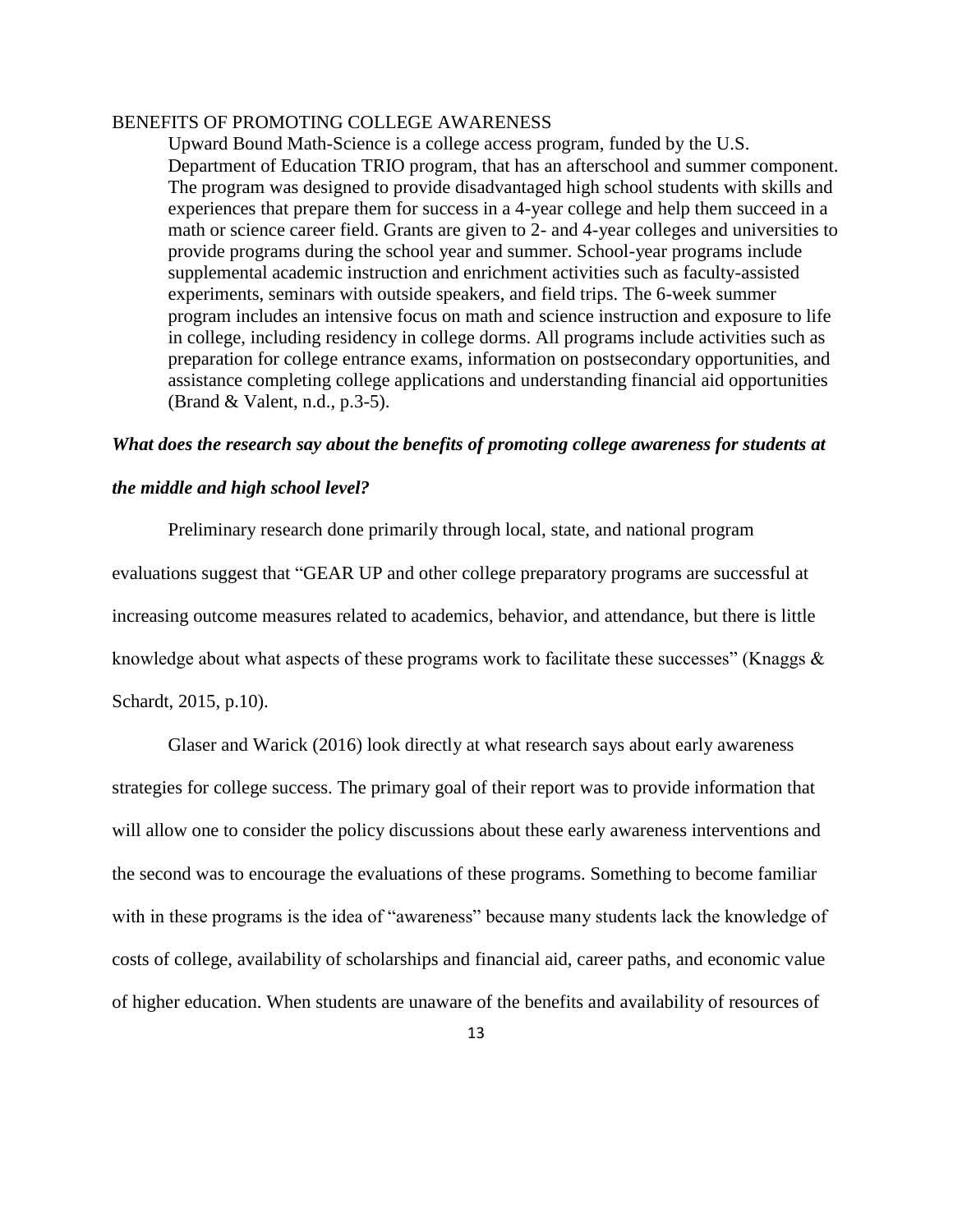college, they already start further behind than their higher-income peers. In this research, they also state that the importance of getting to the students in middle school is a critical time because the choices they might make in eighth grade could affect their college going goals. One of the primary goals for these programs is to create expectations in the minds of young people that they will go to college (Glaser & Warick, 2016). If some of these programs have the funds and connections to offer guarantee admissions or other types of promised scholarships, this will help set the expectations for young students.

"In addition of setting expectations and providing a financial pathway to college, the promise programs also aid in establishing a college-going culture within the community. Students hear the message that everyone is expected to plan for their futures beyond high school and to consider college as an option. Of these programs that offer full scholarships to all students, they have sent more than 15,000 students to college for almost free" (Glaser & Warick, 2016, p.7).

Something that brings familiarity to this, because not all programs are able to support college funds and offer scholarships, the research touches on the Gear Up program. This program in particular is one that provides academic support (especially to those at risk of dropping out), provides information to the students and families on the advantages of college, Gear Up is offered to an entire graduating class, starting at seventh grade and they are followed during their entire progress through school. However, research states that the government has not been regularly evaluating the program. More recently, a College and Career Readiness Evaluation Consortium was formed to evaluate the program (Glaser & Warick, 2016).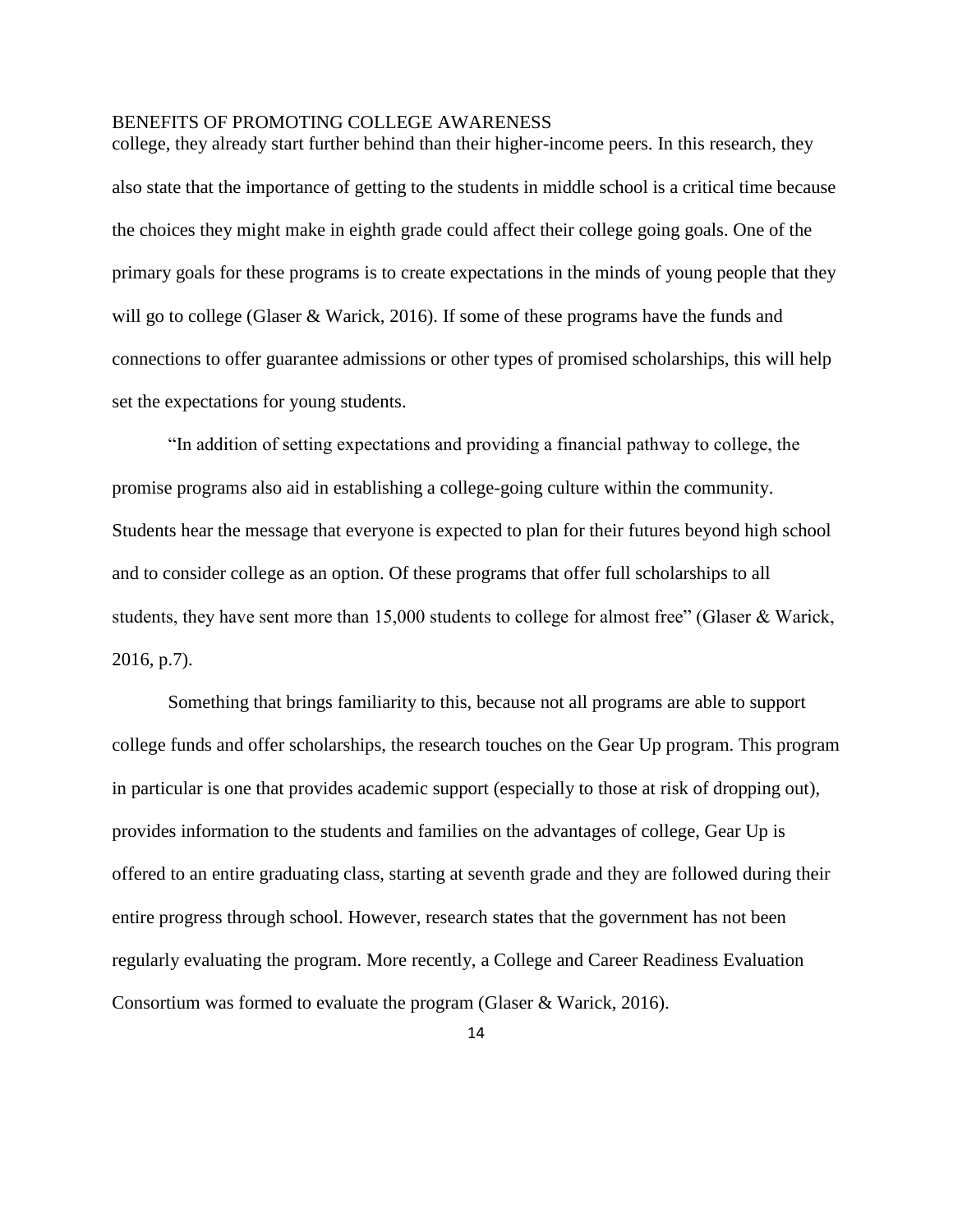After review of the college enrollment rates for high school seniors participating in one of the Gear Up programs in 6 different states, of those students 9,000 (56.9%) enrolled in college. Although this rate is lower than the national average which is 66.2% it was 6 points higher than the average for low-income students. In another study done at the middle school level, a comparison study of schools with college programs and those without. It states that schools without the Gear Up program, students had a better outlook and attitude on school and this might be for the reason of having higher educated parents who have more connectedness to the school. In contrast, the students in Gear Up had much more knowledge about college and the related services and reported to have had more conversations and discussions with parents and other adults about preparing for college. Although this area is more focused on Rhode Island, they had a recent study in 2015 to evaluate the impact of Gear Up and it was said that students in the program were 25% more likely to to enroll in college and nearly 70% of their high school graduates from this school had enrolled in college. It was also stated that the number of Gear Up activities the student participated in or the more they participated, the better their GPA and increased attendance rates (Glaser & Warick, 2016).

A high school diploma used to be enough to get into the career that you always dreamed of, today this is no longer the case. The trend of needing post-secondary education will continue to increase because of the complex global labor market which is requiring higher levels of math, science, and language arts proficiency. Since it seems that high schools are increasingly focusing on student's performances on basic skills, but not about college and career options or to develop 21st century skills. It is important to push for college programs because those from economically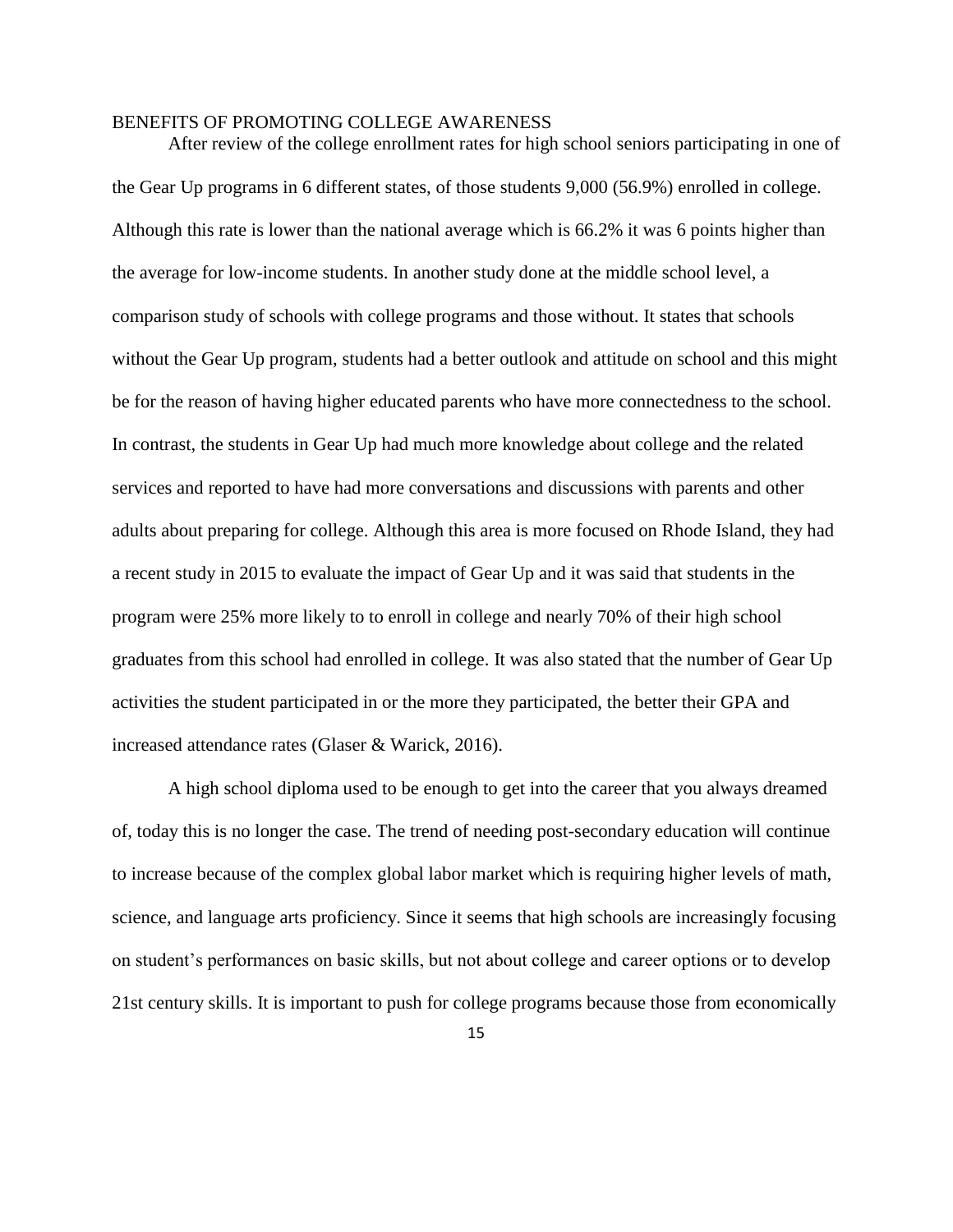disadvantaged backgrounds will have little access to these opportunities and services. If we are to look back upon the Upward Bound Math-Science the benefits proven was the improvement in math and science grades and the greater likelihood of majoring in math or science and completing a 4-year degree in math or science. Within those students with low educational expectations, they found increased advanced placement honors and a greater chance of enrolling in and completing a higher educational program.

Making higher education more attainable to disadvantaged students is an example of creating an equal opportunity at education for all. Equal opportunity at education is defined by Equal Educational Opportunities Act of 1974, which is a federal law of the United States of America. It prohibits discrimination against faculty, staff, and students, including racial segregation of students, and requires school districts to take action to overcome barriers to students' equal participation (Bruner, n.d.). These college readiness programs are creating ways for low-income students to overcome these barriers. So what might these barriers be for the disadvantaged students? The most prominent barrier would be academics; low-income students struggle to graduate from high school because of their lack of academic resource. Sometimes the students are also at a disadvantage because their parents lack access to academic knowledge, such as; college entrance requirements, application processes, and financial aid opportunities. Another barrier that is common among low-socioeconomic status (SES) students is internally, they have low aspirations and set goal goals that do not reflect their academic achievement levels. Some external factors that come with SES students is the fact that they may not have access to transportation, have family barriers, and classism might be isolating the student.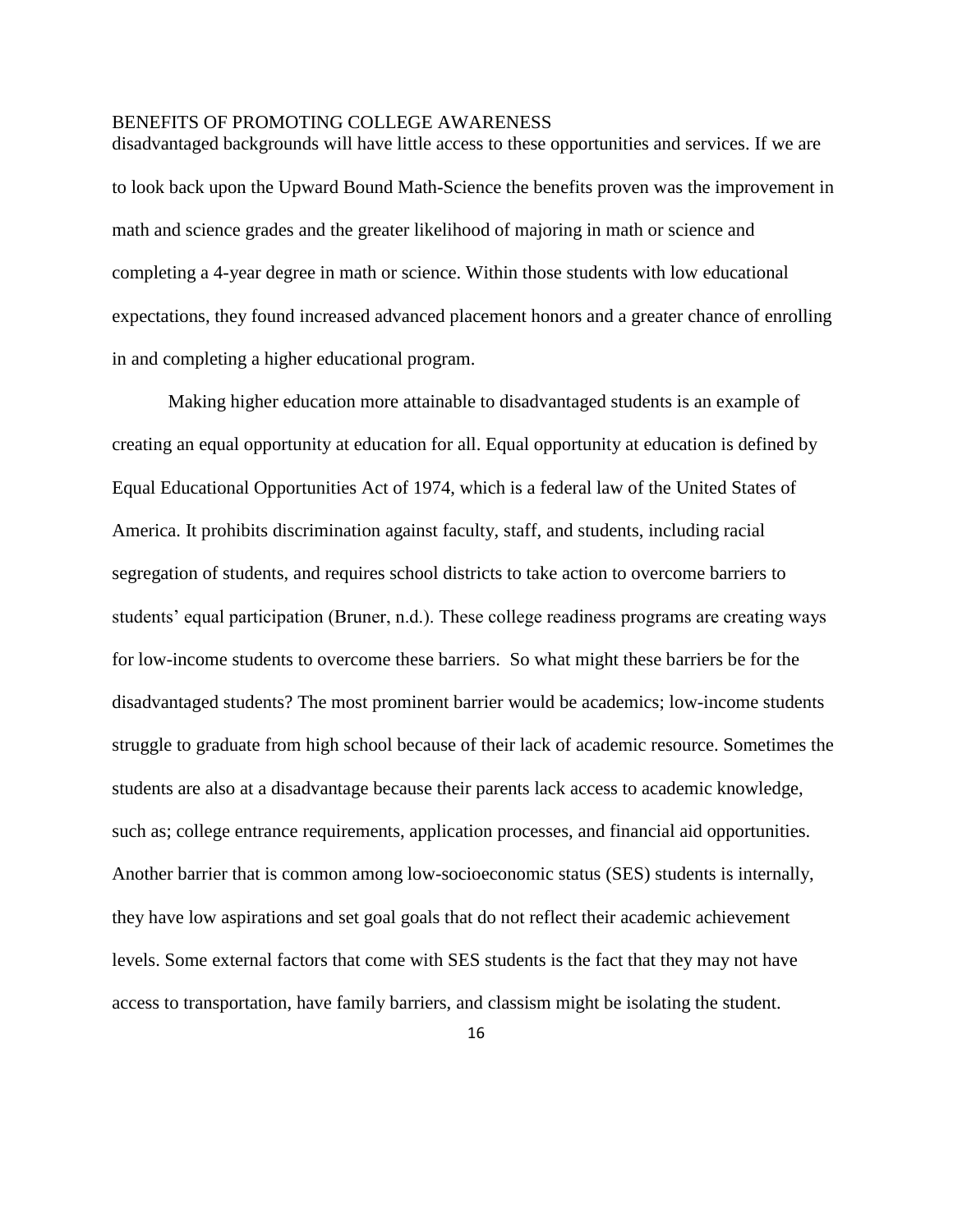## BENEFITS OF PROMOTING COLLEGE AWARENESS *Do college awareness programs motivate the students?*

In a study done by Knaggs & Schardt (2015), the qualitative results concluded that students/participants with GEAR UP had benefitted from the program personally. They felt the program supplied them with resources and had the support from their school and as a result of the program they had grown personally. This is described as a greater motivation to succeed academically and be involved in their communities and other activities. The last benefit from this study includes, "Realistic Expectations. By providing students with greater college access and better understanding of college opportunities, the GEAR UP program was able to help students communicate college-based future goals. Participants were not only able to both communicate clear and realistic goals for themselves and their future, they were also able to articulate their reasoning behind setting their personal goals and to describe ways in which they were currently preparing themselves to meet those specific goals" (Knaggs & Schardt, 2015, p. 3).

The fieldwork I had conducted helped support that, with my questionnaires (See Appendix B) and student surveys (See Appendix C). The teachers and students confirmed that they found college awareness programs beneficial. I have collected two responses from middle and high school teachers in Marina, CA. The first being, Mr. Bayer an eighth grade English teacher. When asked for his opinion on the success of college programs in schools today he had said, "I believe the combination of AVID, GEAR UP, teachers, parents, and the school environment altogether will impact student motivation. I can tell because attitudes towards school has improved with these factors in place" (J. Bayer, Personal Communication, 1 October 2016). He had also agreed that the students seem to really enjoy it, although not all kids are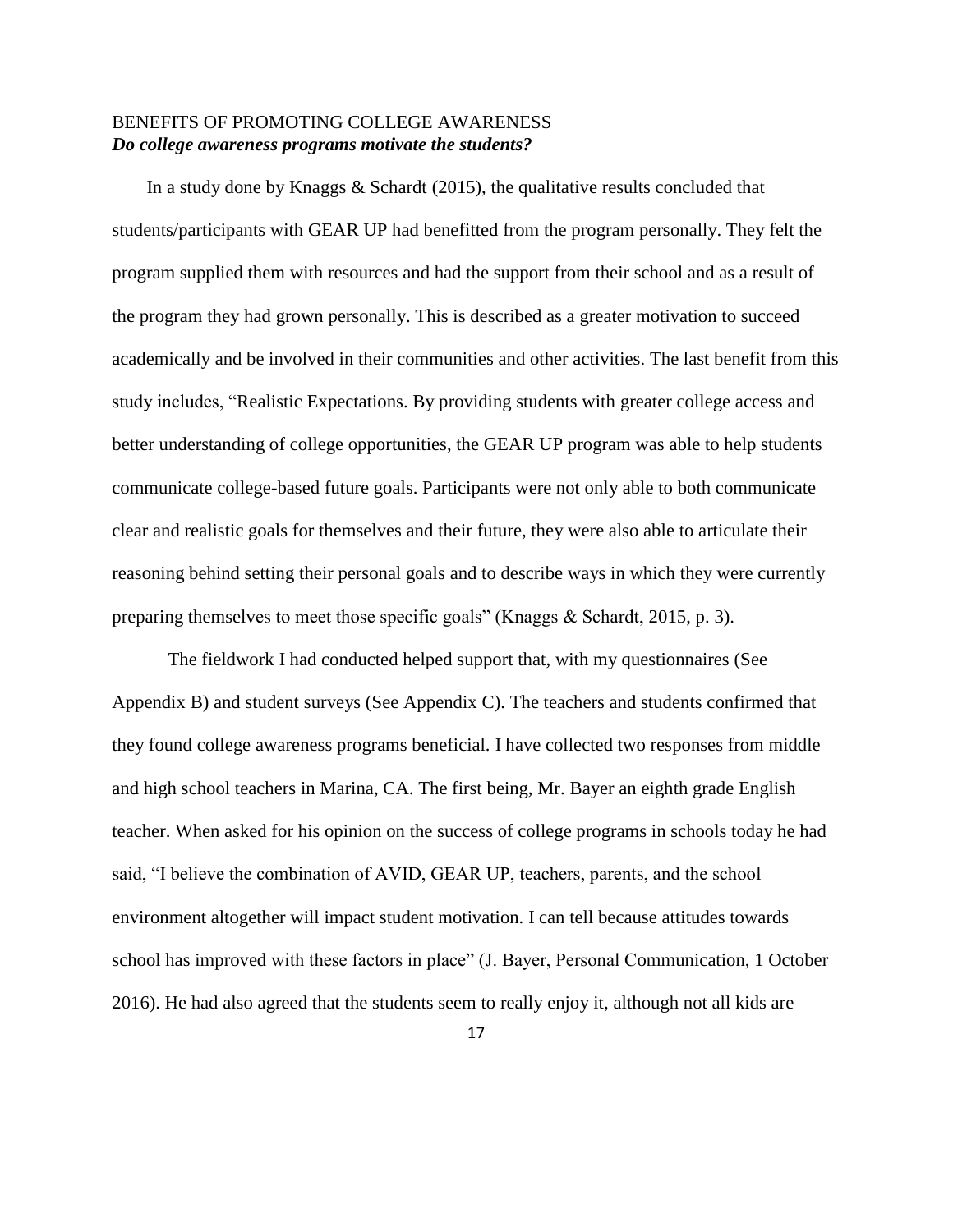taking advantage of it, but they are especially impacting our community when combined with AVID. The second teacher, Ms. Amador a ninth grade teacher from a high school in Marina answered very similarly. "I believe college awareness programs seem to be a good idea to have

in the middle and high schools because students have the opportunity to think about what career they want to pursue after high school" (A. Amador, Personal Communication, 7 October 2016). She explained that her personal connections to it were satisfied because of the help she receives from GEAR UP staff in which they provide an in class tutor to help students that are struggling with math and need the extra attention.



#### *Why target low income students?*

A study done in South Texas that indicated low-income high school graduates are less likely to get to a postsecondary institution than their middle and upper-income peers. The study done among the students were to compare two different college readiness programs; Gaining Early Awareness and Readiness for Undergraduate Programs (GEAR UP) and Early College High School Initiative (ECHS). Two separate high schools in South Texas implemented separate programs and used a knowledge and skills assessment to analyze the academic and college performance, they also used test scores from English Language Art and Mathematics to compare. The results indicated that students who were involved in ECHS college readiness programs were outperforming the GEAR UP students, ethnicity and socioeconomic status did not have a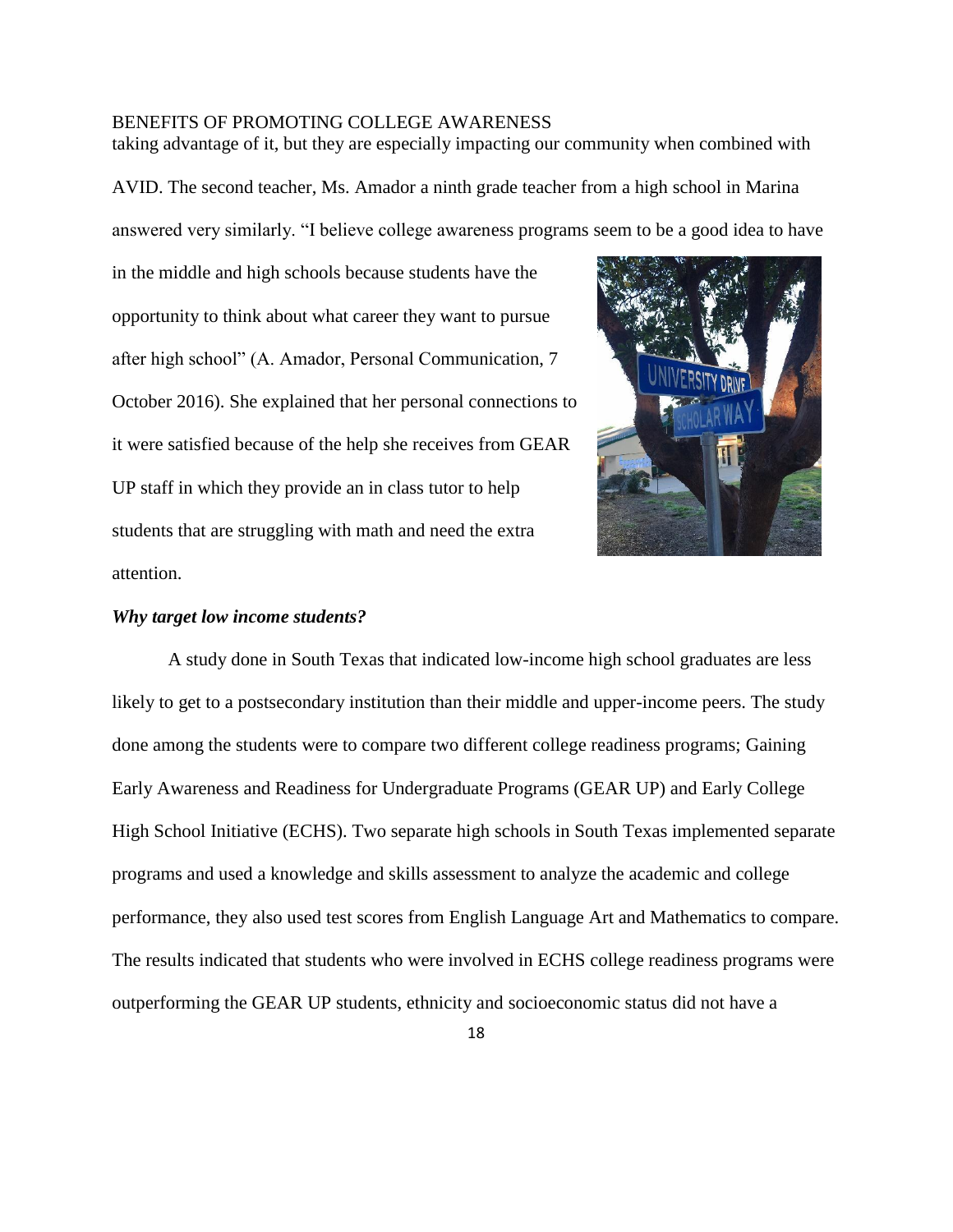significant effect on college readiness achievement. Gender was the only characteristic that had a statistically difference in their performance. The results also indicated that environment implementations contributed to student performances (Smithwick-Rodriguez, 2011). The need for a skilled and educated workforce is growing. It's unfortunate that the underrepresented college bound groups are present in our current higher education system, they include: racial and ethnic minorities, economically disadvantaged, and first-generation college students. They face barriers that are both academic and non-academic risk factors; they lack the academic resourcestechnology, tutors, materials, and college preparatory curriculum. They lack access to knowledge about college entrance requirements, the application process, and financial aid opportunities

The financial barriers can lead to social isolation and create low education aspirations. Also, transportation may become an issue and result in the lack of connections for opening up the future opportunities (employment).

After obtaining all questionnaires, the interview, and anonymous surveys while also conducting my own observations the data begins to surface. My data analyses are broken down quite simply. In order to answer the question of "are these college awareness programs useful and motivational for students?" and how much do the students really know about college, do they want to go, and did the adults in their households graduate from college? I conducted surveys (See Appendix C) for middle and high school students in Marina and Pacific Grove. In order to answer why students are targeted and compare the two, I've created tables to compare the eighth and ninth grade students from Marina and Pacific Grove.

Eighth (8<sup>th</sup>) Grade Students from Marina, CA.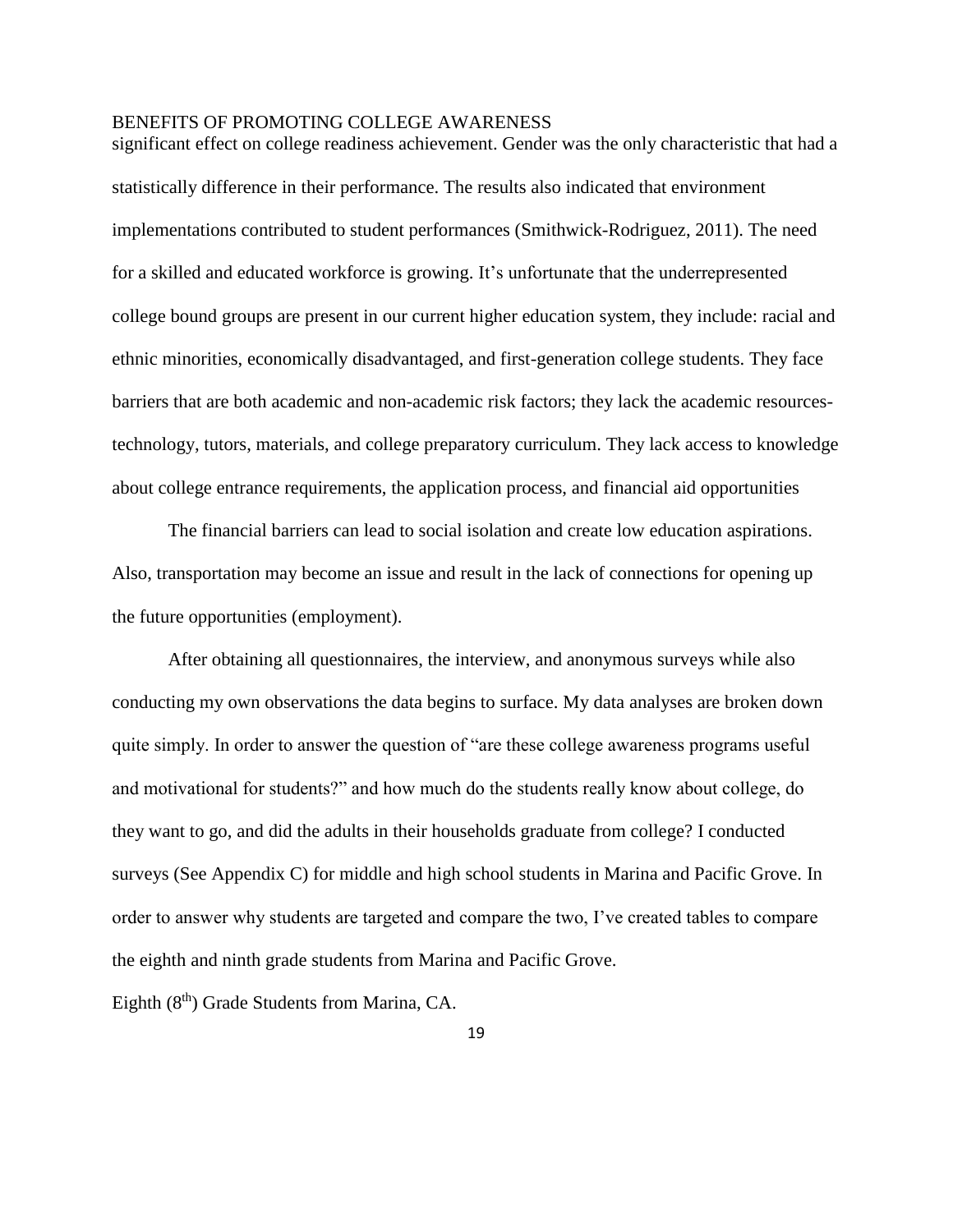| Did the adults in your household graduate from<br>college?             | 45% of students answered yes                                                                   |
|------------------------------------------------------------------------|------------------------------------------------------------------------------------------------|
| Do you want to attend college?                                         | 84% of students answered yes                                                                   |
| Who motivates you to reach this goal?                                  | 31\% of students said their families<br>38% of students said to prepare for a<br>better future |
| Are you familiar with any colleges?                                    | 79% of students answered yes & gave<br>examples                                                |
| Where does your knowledge of college come from?                        | 54% of students said their families<br>25% of students said their school<br>informs them       |
| Do you believe college awareness programs are<br>useful? (ex. GEAR UP) | 90% of students answered yes                                                                   |

These results answer the question of how much students really value their college awareness programs and tells me that the students are gaining knowledge about college through their schools. These surveys required short answer responses and in this I found a few interesting answers written down. For example, when asked about college awareness being useful, a student had said, "I think GEAR UP is useful and motivational because the idea of college will get into kids heads and persuade them to go to college."

Ninth (9<sup>th</sup>) Grade Students from Marina, CA

| Did the adults in your household graduate from<br>college? | 47% of students answered yes                                                |
|------------------------------------------------------------|-----------------------------------------------------------------------------|
| Do you want to attend college?                             | 94% of students answered yes                                                |
| Who motivates you to reach this goal?                      | 39% of students said their families<br>23% of students said their interests |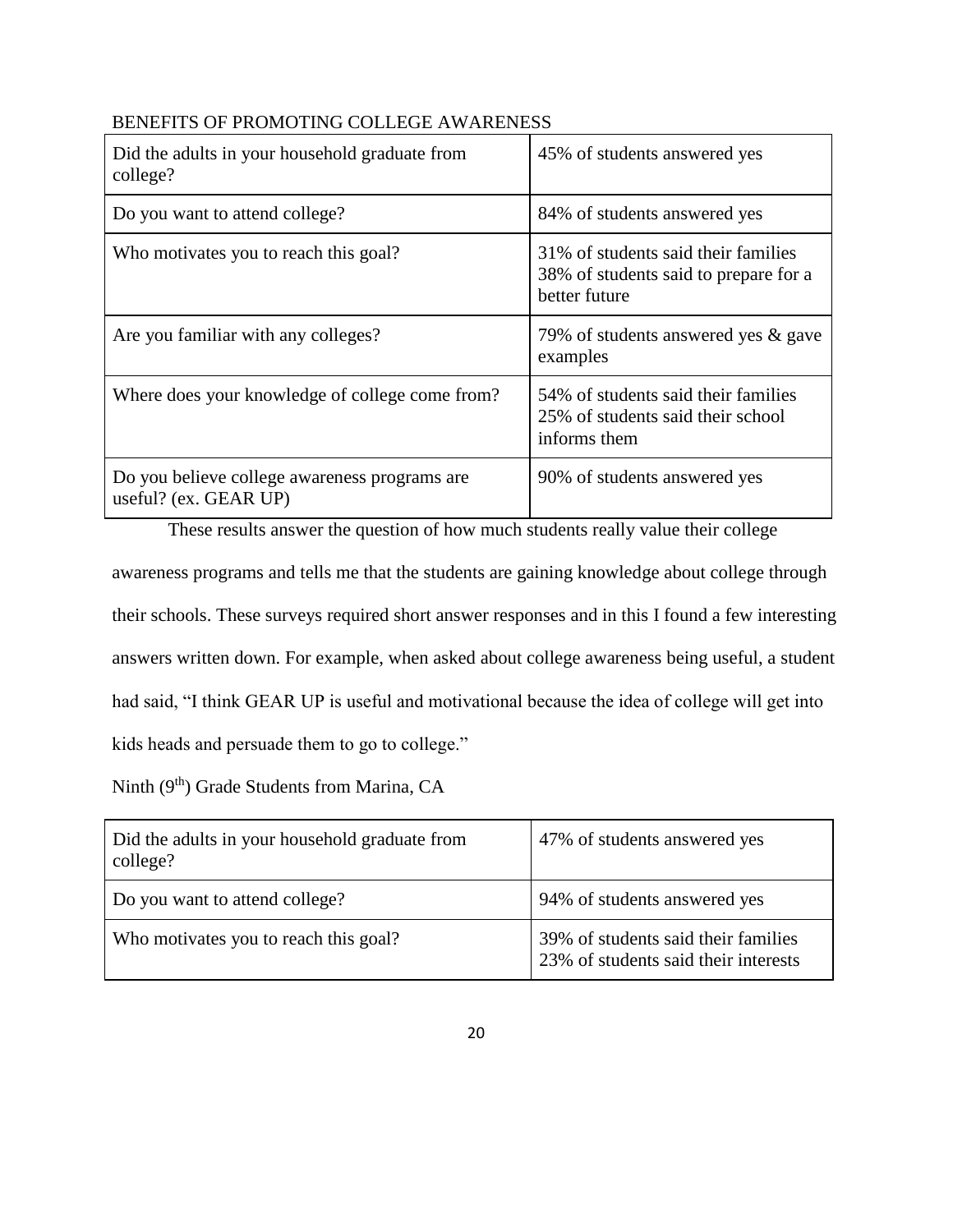| Are you familiar with any colleges?                                    | 87% of students answered yes with<br>examples                            |
|------------------------------------------------------------------------|--------------------------------------------------------------------------|
| Where does your knowledge of college come from?                        | 44% of students said their families<br>38% of students said their school |
| Do you believe college awareness programs are<br>useful? (ex. GEAR UP) | 90% of students answered yes                                             |

My reason for going to the high school level to get these surveys done by 34 students in the ninth grade was to examine the preparedness and readiness for college within the year of leaving eight grade. There was a 10% increase in the amount of students who wanted to attend college and it was clear that these students were starting to learn more about college in school than they were in middle school.

Eighth (8<sup>th</sup>) Grade Students from Pacific Grove, CA

| Did the adults in your household graduate from<br>college? | 89% of students answered yes                                                             |
|------------------------------------------------------------|------------------------------------------------------------------------------------------|
| Do you want to attend college?                             | 98% answered yes                                                                         |
| Who motivates you to reach this goal?                      | 44% of students said to prepare for the<br>future<br>19% of students said their families |
| Are you familiar with any colleges?                        | 93% of students answered yes & gave<br>many examples                                     |
| Where does your knowledge of college come from?            | 68% of students said their families<br>15% of students said their school<br>informs them |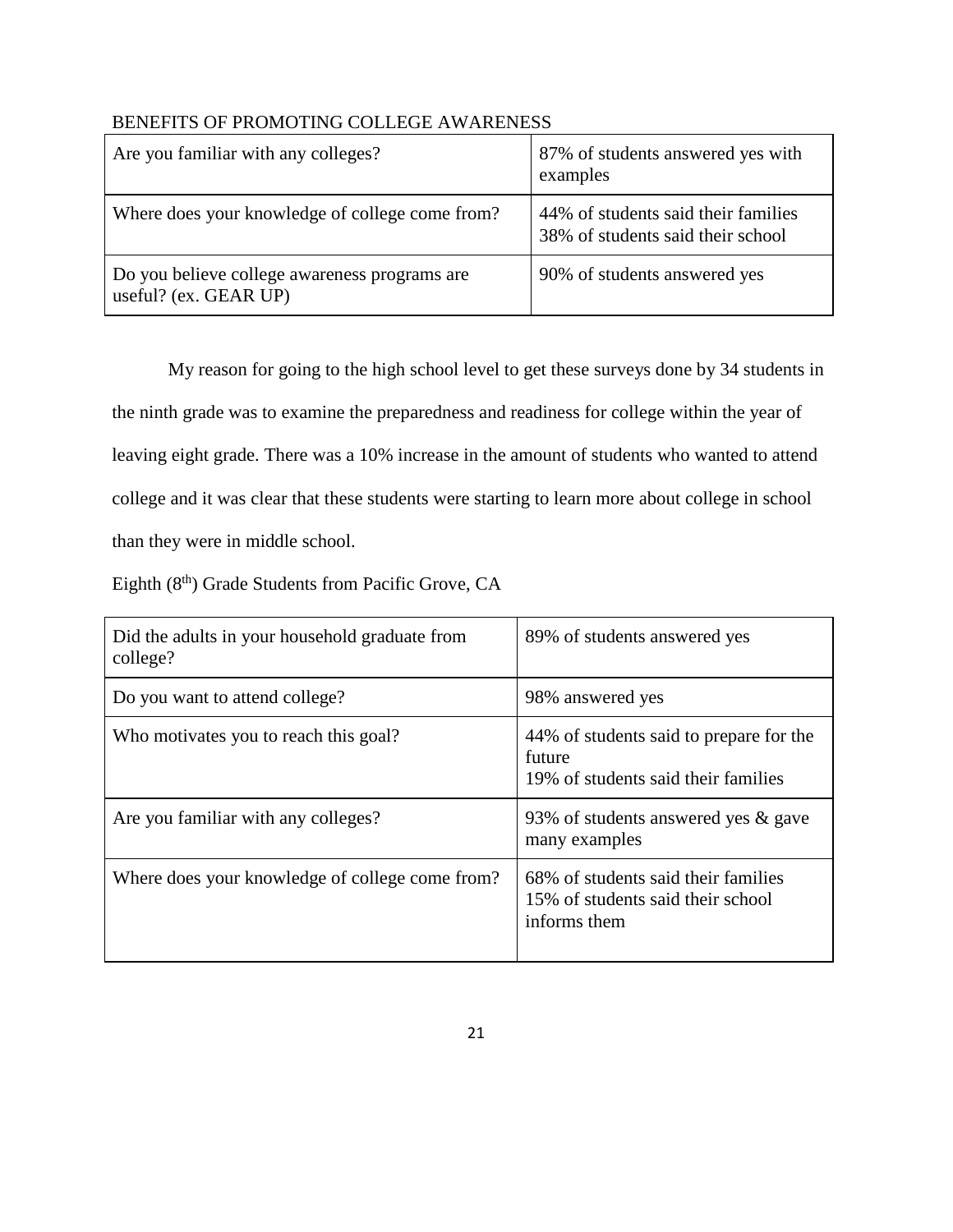Do you believe college awareness programs are useful? (ex. GEAR UP)

91% of students answered yes

These responses gathered from the 53 middle school students in Pacific Grove, CA were particularly interesting to me because you can see that a significant amount of them have family that attended college and graduated. And it is not a large gap, but in this high income area of Monterey they seemed to be much more familiar with college campuses. For example, when an eighth grade student answered the question about where their knowledge of college comes from, the student has said, "my parents always tell me about college and we always tour colleges for my brother." This response was not rare amongst these Pacific Grove students, many of them had said they had the experience of being on a college campus with family and that their parents are the majority educators of college. Something else that was not uncommon amongst these answers was the "do you believe college awareness programs are useful?" Most students answered yes, but some went on to even question what college programs, "I think so, but I don't know about any of them." And one Pacific Grove eighth grade student had said, "No because I don't even think we have them." It is not at all that these students are not being educated on college in school, but that they are receiving majority of their knowledge through family and they do not have college awareness programs on site. They do have AVID, which is also at most middle schools in this area. AVID is a non-profit organization that is dedicated to closing the achievement gap by preparing all students for college and other postsecondary opportunities (*What is AVID?)*. This program teaches skills and behaviors for academic success and provides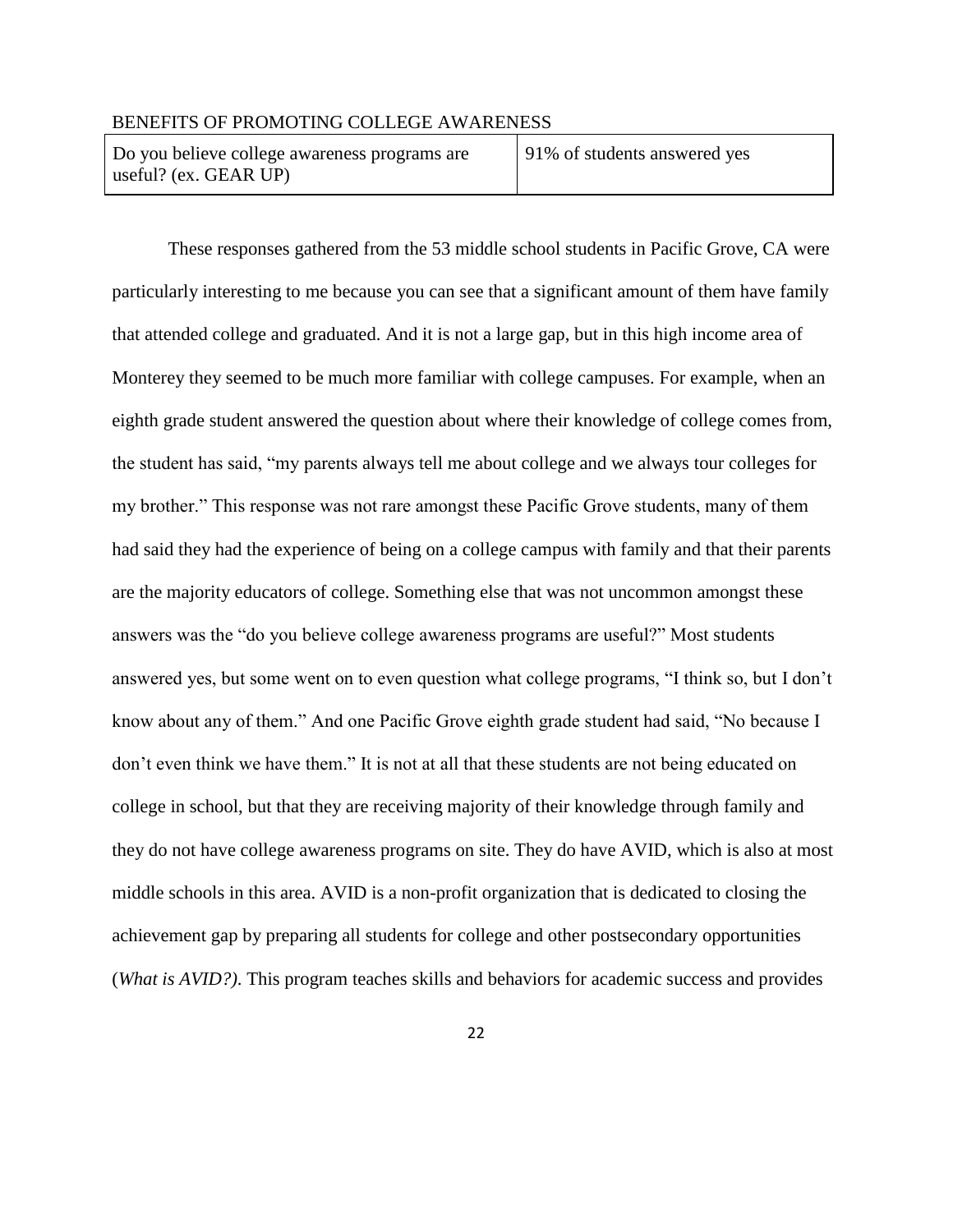intensive support for student/teacher relationships while also creating a sense of hope for personal achievement through hard work. Although, I do agree with what this class provides, it unlike any normal college awareness program because they do not provide this to all students. It is a select few that are succeeding in class and are carefully chosen by the teacher of the AVID class.

# *Do these college awareness programs improve graduation rates? What indicates that these programs are successful?*

My interview with Christopher Mutschnick (See Appendix A), Program Coordinator of GEAR UP went extraordinary well. He was able to answer the questions of what kinds of things he does in his position with GEAR UP. In contrast with what some of the research said about how there is no evaluations set in place of these college programs, Mutschnick explained that his duties are to develop, implement, and evaluate GEAR UP services. These programs are designed to raise awareness of postsecondary options and increase knowledge of financial aid opportunities that promote academic preparation. The most influential response that Mutschnick had given was to the question of "In your opinion, do these college awareness programs seem to be successful?" (C. Mutschnick, Personal Communication, 14 September, 2016). He was able to go into the details of the data he had on file by responding that these programs are so impactful because 29% of California school districts have no counseling programs at all and if they do, the ratio of students per counselor on average is 945 to 1. In Chris Mutschnick's opinion, these college awareness programs are sometimes all that these low income schools have to offer for counseling and mentorship which is critical to the development of student's education. And in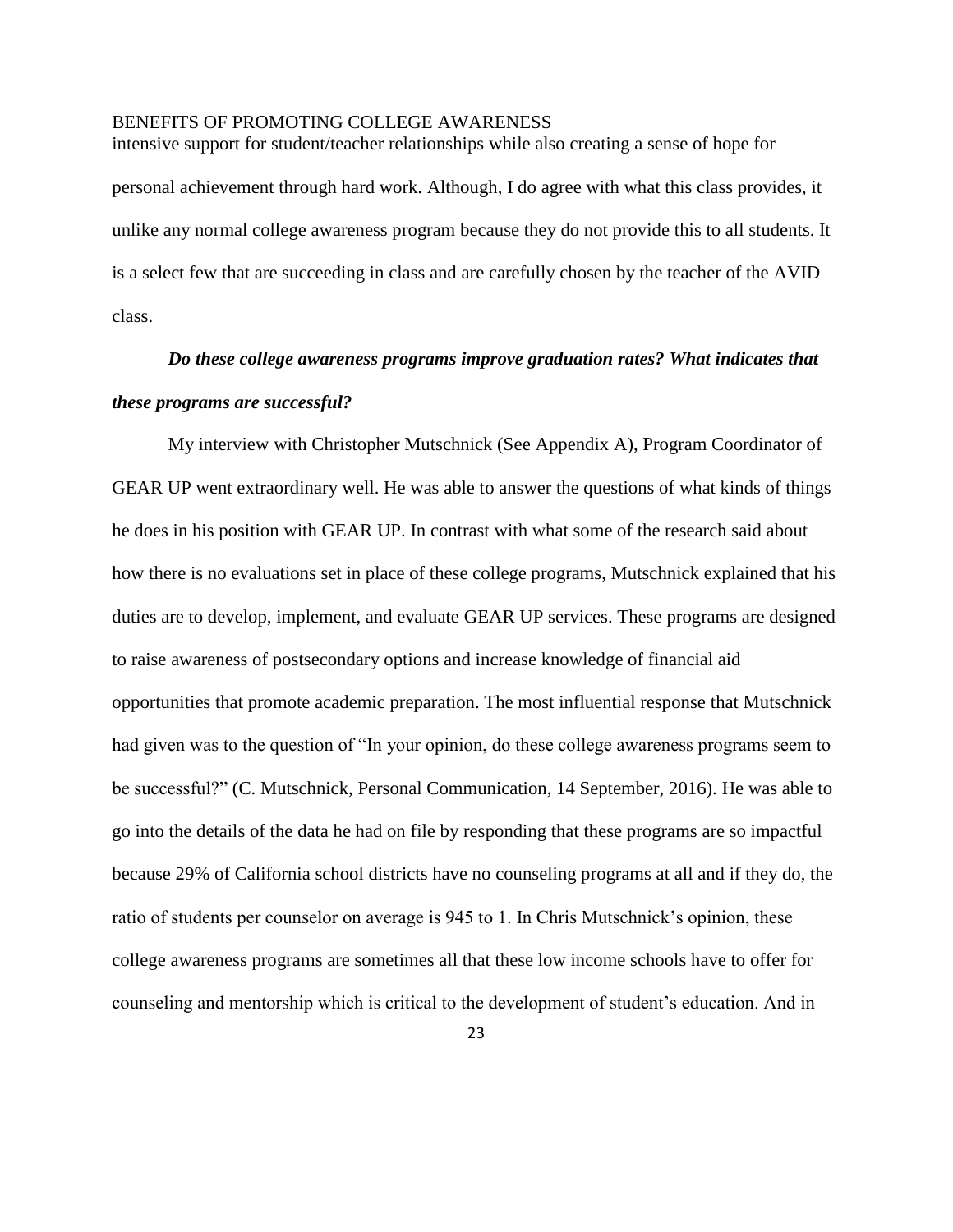his response to how he could tell that these programs are successful, he said "These funds are strictly aligned with goals objectives that are designed to increase the number of low income students who are prepared to enter and succeed in postsecondary education, GEAR UP is subject to an annual evaluation in the Annual Performance Report" (C. Mutschnick, Personal Communication, 14 September 2016). In this project, GEAR UP was awarded a seven year grant and they must continuously demonstrate growth and progress towards meeting the stated outcomes and in return they risk the possibility of not being refunded. And given the strict standards imposed, GEAR UP continues to have a strong track record and since 2000, they been awarded seven GEAR UP grants resulting in \$43 million in funding (2 of the 7 grants are serving the Monterey Peninsula Region).

A breakdown of progress based on measureable program outcomes (provided by the Annual Performance Report):

PM 1:Starting in year 2, cohort students' avg. daily attendance (ADA) at each school will be at least 90%.

- As of the end of Semester 1of Year 2, ADA is 96%, indicating strong likelihood of meeting this target for Year 2.
- Target has been met and exceeded by 5.8%.
- Results 2015-16 year-to-date

PM 2: Each year, at least 95% of middle school students and 90% of high school students will be promoted to the next grade level on time.

• Target has been met and exceeded by 5%.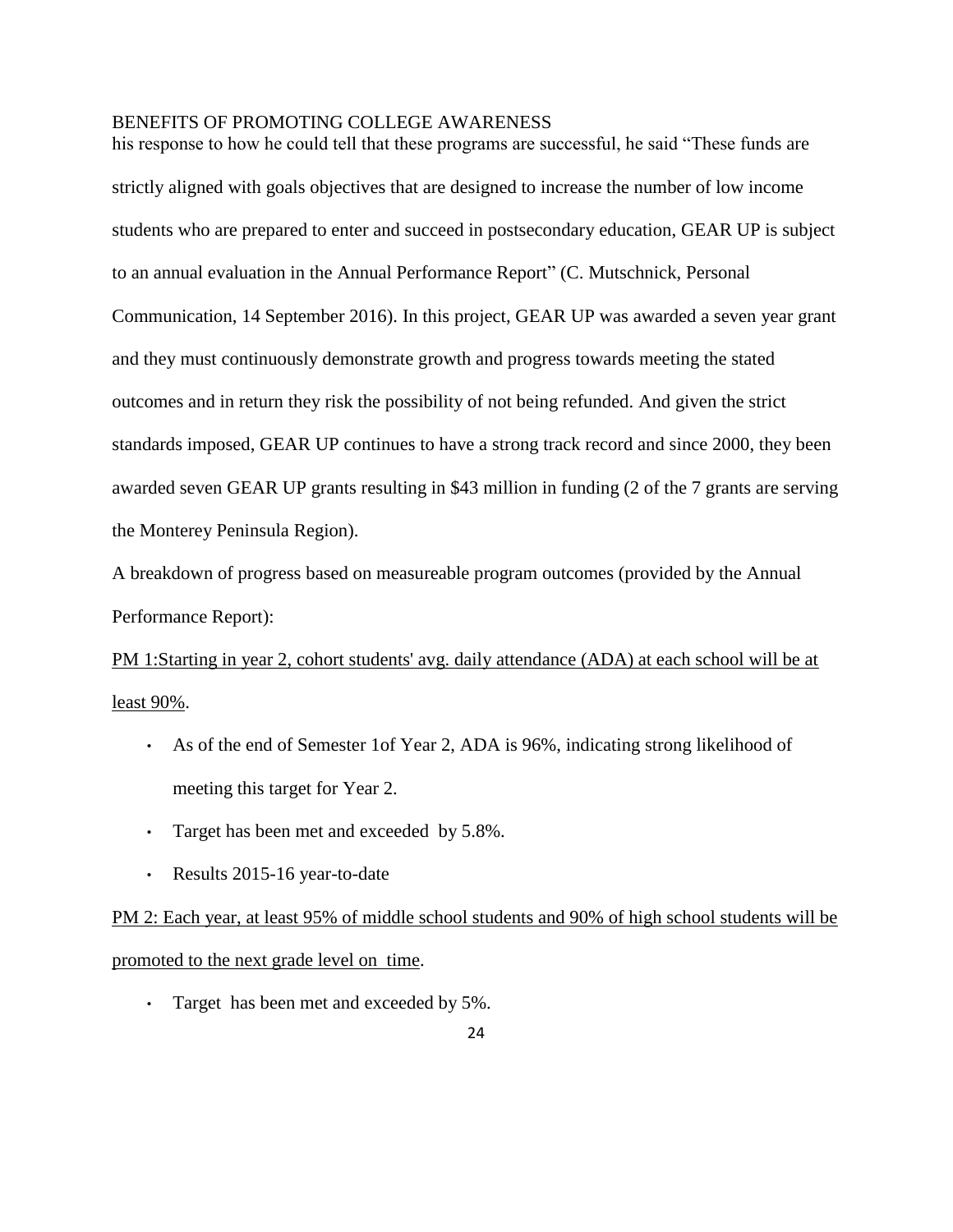- Results 2014-15 to 2015-16:
- Program-wide 100% (858/858)

PM 2: 80% of parents graduating from the GEAR UP Parent Academy will demonstrate advanced knowledge about costs and.benefits of postsecondary and understand postsecondary options, preparation, and financing.

• Target has been met and exceeded by 3.3%.

PM 3: 50% of parents will actively engage in activities designed to assist their student in their academic preparation for postsecondary education, as measured every two years.

• Parent service implementation began late during May 2015, and so has been underway for less than one year to date. As of the end of 2015, 20% of Cohort 1students and 27% of Cohort 2 students had a parent actively engage in such activities, indicating progress toward meeting this target (C. Mutschnick, Personal Communication, 14 September, 2016).

## **Discussion**

The most pressing reason I wanted to research college awareness programs was because of my affiliation with GEAR UP. At some point in a person's career path, they might find themselves wondering why they do what they do and how do you stay passionate about it? To me, the essential to a happy life is living with a sense of purpose. And my future is not necessarily in college awareness programs but it does involve the success and progression of students in their academics and future. After conducting my research on college awareness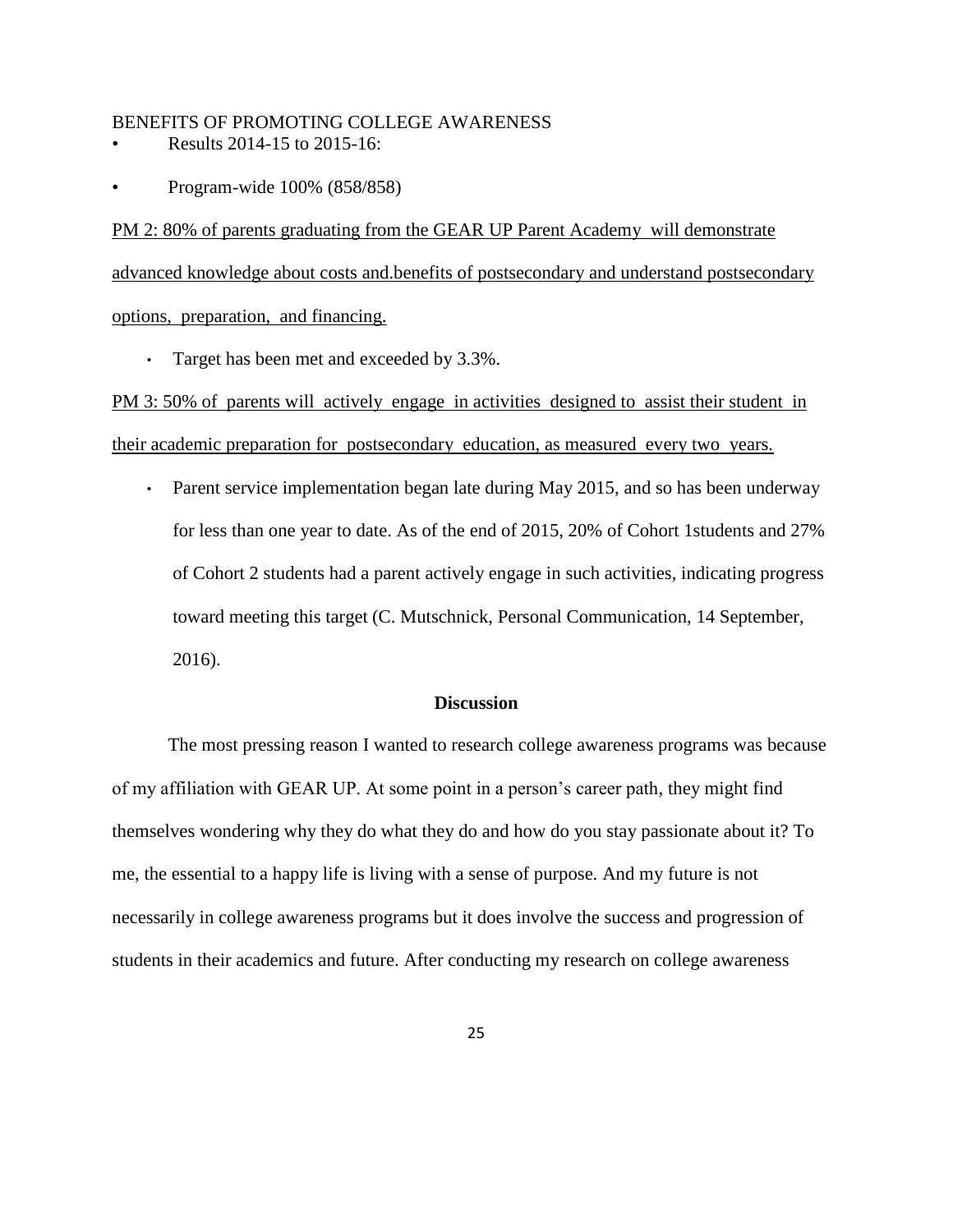programs I feel more confident in what I am doing and the outcomes of my work is proving to be worth it.

Throughout my research, I came across different resources that seemingly compared one college awareness program to another. The most useful piece of what the research was saying came from the fact that public needs to be provided with more information about the success of these college awareness programs. Many students lack knowledge of the costs of college, availability of scholarships/financial aid, career paths, and the economic value of pursuing a higher education. Those that lack the resources of college are already starting behind their higher income peers. In order to dig deeper into what I was finding, I wanted to compare the low income area student's knowledge and availability of resources to those of a higher income status. My data and findings confirmed this statement and exposed that students from higher income areas were receiving 68% of their information of college from their families, opposed to 44% in Marina, CA (the lower income area). We must be targeting these students now, since they are in a low income middle and high school, they will not as likely be open to postsecondary options. Exposing students to college awareness early on will help facilitate a more thriving environment because those students who start off disadvantaged are not likely to have an easy time gathering this information later on in life. If we can educate the students early, it will lead to closing the gap between disadvantaged and advantaged students.

A response from a middle school student that came with a no answer to college awareness programs being useful, "No because some people don't want to go to GEAR UP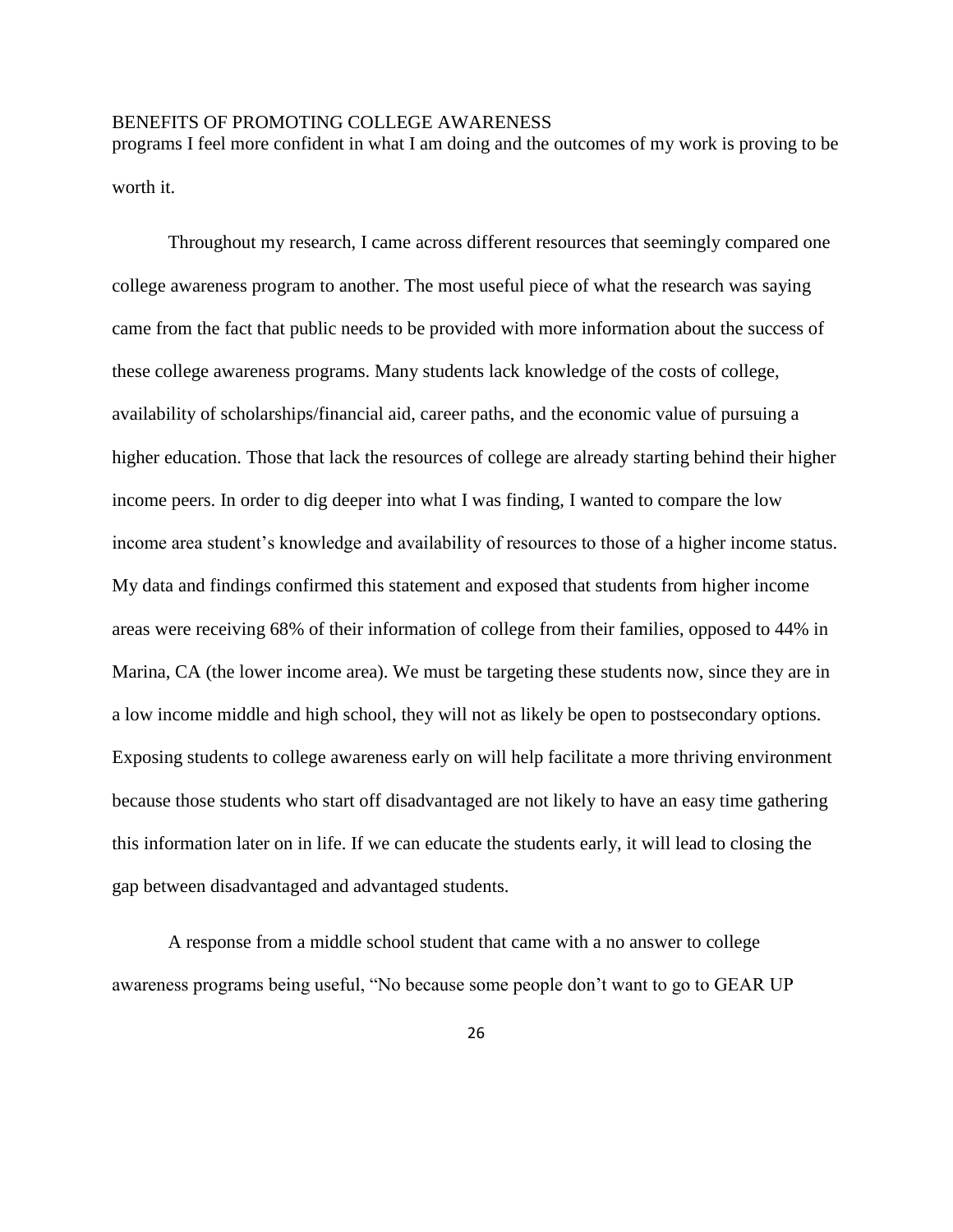because they are during our time." This student makes a valid point and leads me to believe that maybe learning about college shouldn't be something "extra" students need to be doing, it should be a part of their curriculum.

The interview with Chris Mutschnick has strongly confirmed my beliefs that the college awareness programs are impacting the communities and benefiting students. They work to create a sustainable change in schools and districts, and college access programs are 100% committed to the success of students and eradication the systems of social injustices. These programs are hopeful and passionate about breaking the cycle of poverty and educate/empower students that they reach out to. Since the people involved in these programs are in a profession that is based upon passion and commitment to student's success, I firmly believe that they are making a difference.

All in all, with the questionnaires with middle and high school students seemed to have a general consensus that they enjoyed having the programs at their school. They could see the behaviors towards school changing in their classrooms and noticed that students enjoyed the extra help they could receive in and outside of class. Ms. Amador had also pointed out that students are able to catch up with their math and English skills while collaborating with their peers, they enjoy the field trips to college campuses, and getting that mentoring from GEAR UP staff (college students themselves) is inspiring to students.

During my own personal observations, I felt I gained the most answers in my research. I had the pleasure of joining eighth and ninth grade students for many college awareness programs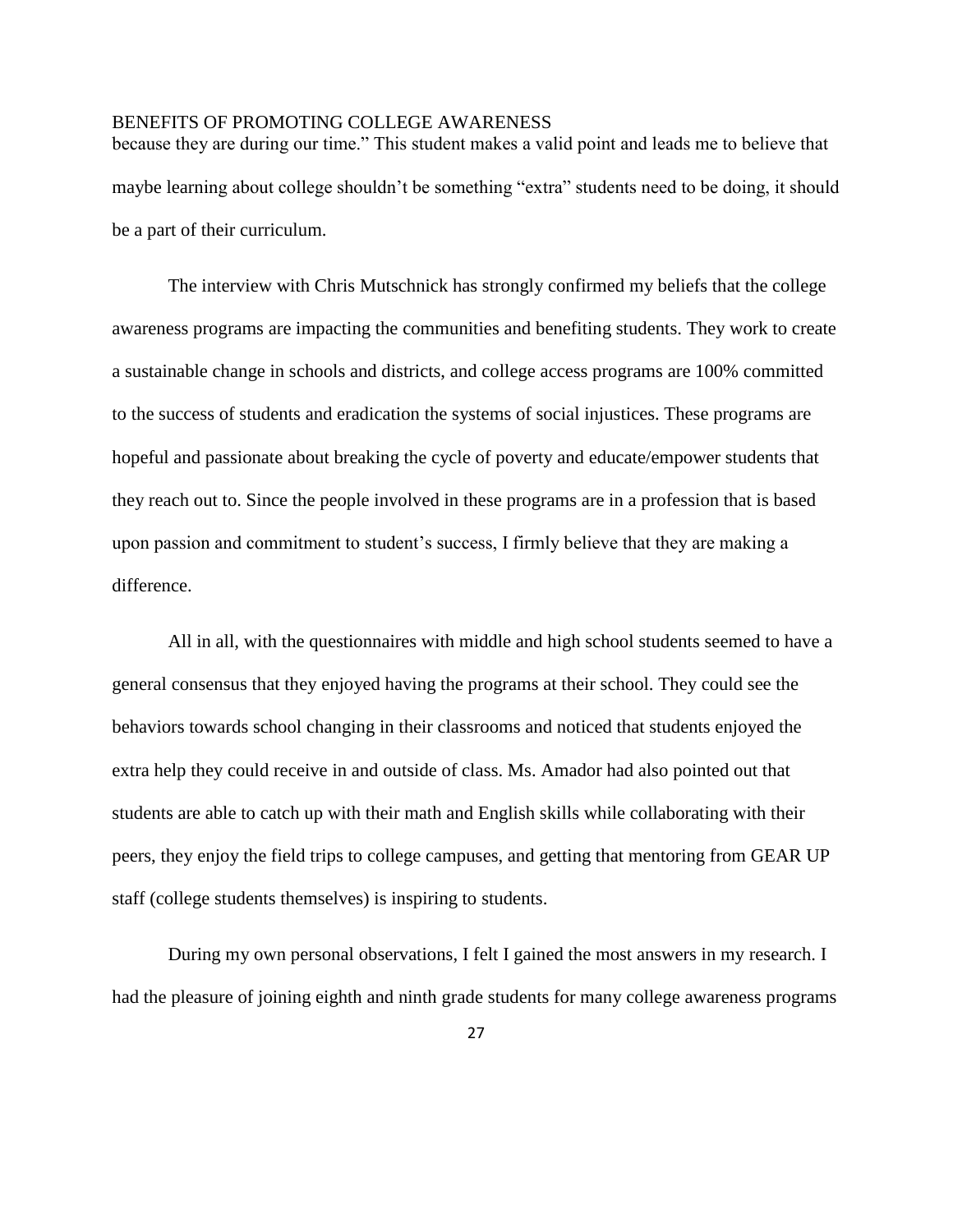events and presentations, the first being the Bay Federal Credit Union presentations. Students had one period dedicated to learning about how to save money safely and sufficiently in order to take advantage of the college opportunities that are in their near future. The students were fully engaged and were interested in learning about how much they will need for college and why college is important (financially why). In general, I was able to spend a lot of time on campus with these students and I got to experience that college atmosphere that is cultivated by GEAR UP and AVID. In the picture provided, it includes me with four colleagues of GEAR UP in front of the painted college murals done by students depicting their favorite colleges in the country. The next event I attended, Pursuit Youth Expo included 10 high schools from the Monterey area (all coming with college awareness programs provided by their schools). This workshop was created to guide students toward higher education through projects, volunteerism, and mentoring. This entire experience was really inspiring, the idea was to help students define their values, discover their skills, and stay true to themselves by pursuing something they are passionate about.

For my last observation, I attended the final field trip for the semester with 25 eighth grade students to visit and tour the college campus of Stanford. This event was led by GEAR UP and AVID. It was a great experience for me personally. I got to see the effects it was having on the students and their interests in college and experience the first time a student was stepping onto a college campus. Also, observing the collaboration between two college awareness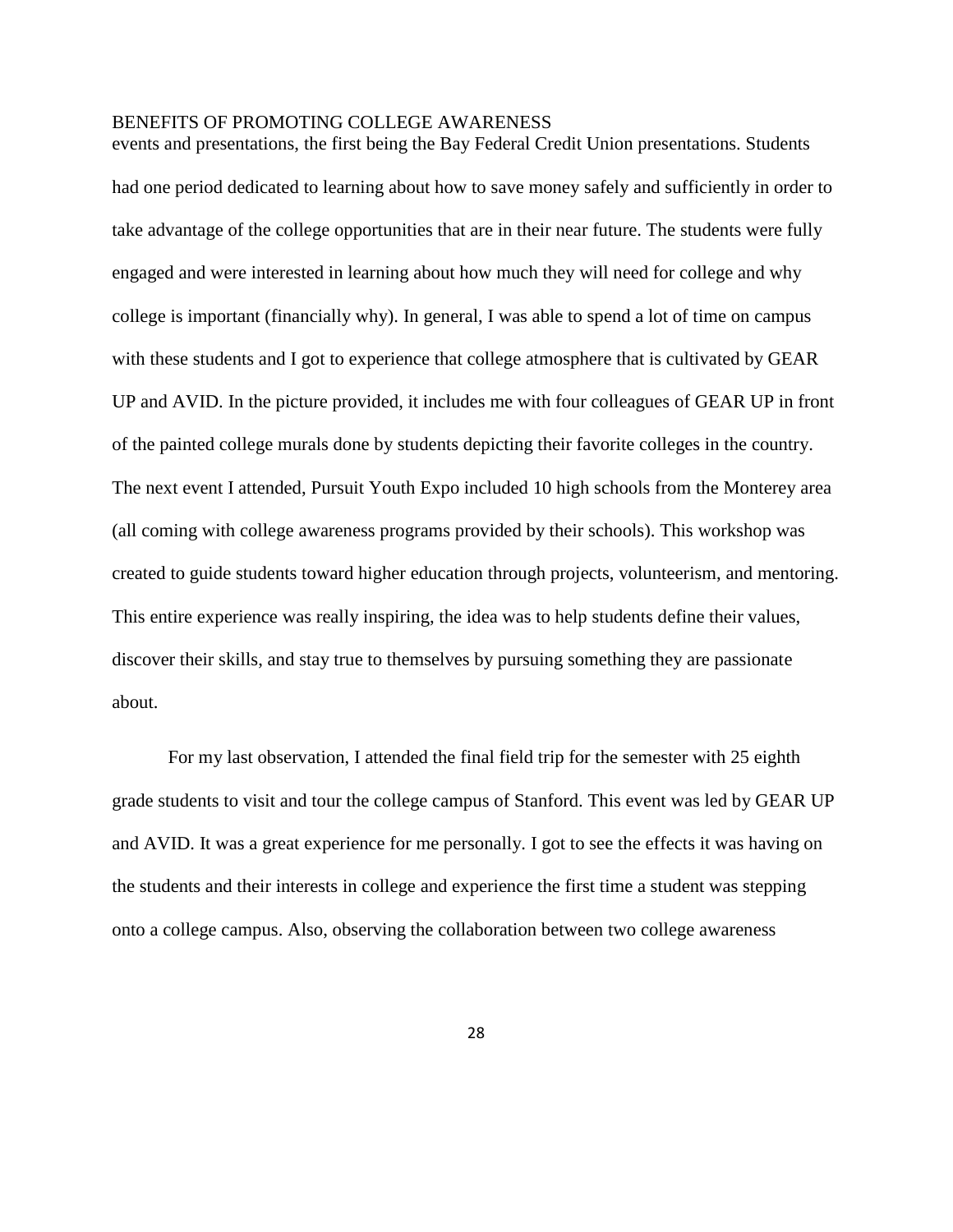programs was beneficial in my research because it provides the students with the best possible resources to a brighter future.

Through my observations, I was able to witness a lot of really wonderful things on campus in Marina, CA. The school itself creates a college bound atmosphere, such as including college themed street signs all over campus. Doing so, this explicitly puts the idea of college in a student's head without making it too noticeable. This time at this school with these students was my most influential since I was able to spend the most time with them, I spent hours observing and helping in their classrooms. It is not enough to just say that these college programs are working because I see it, but the atmosphere at this middle school is different. It breathes college environment and has a sense of hope for a great future in college.

#### **Problems and Limitations**

Since conducting my research, I have come to find that some issues with collecting the data from anonymous surveys with young students is sometimes unreliable. I created these surveys and introduced them to students as how important it was that they give me truthful answers and really took their time on answering them because of the importance of my research. Unfortunately, I could not hover over them and make sure they were complying with what I had said, so this led to some students rushing through it and giving me ingenuine answers.

In regards to my teacher questionnaires, I do believe that the teachers had given me their honest feedback, but I am led to believe that maybe since I am affiliated with GEAR UP, they had felt the need to hold back some of what they might say if I had not. This is also why I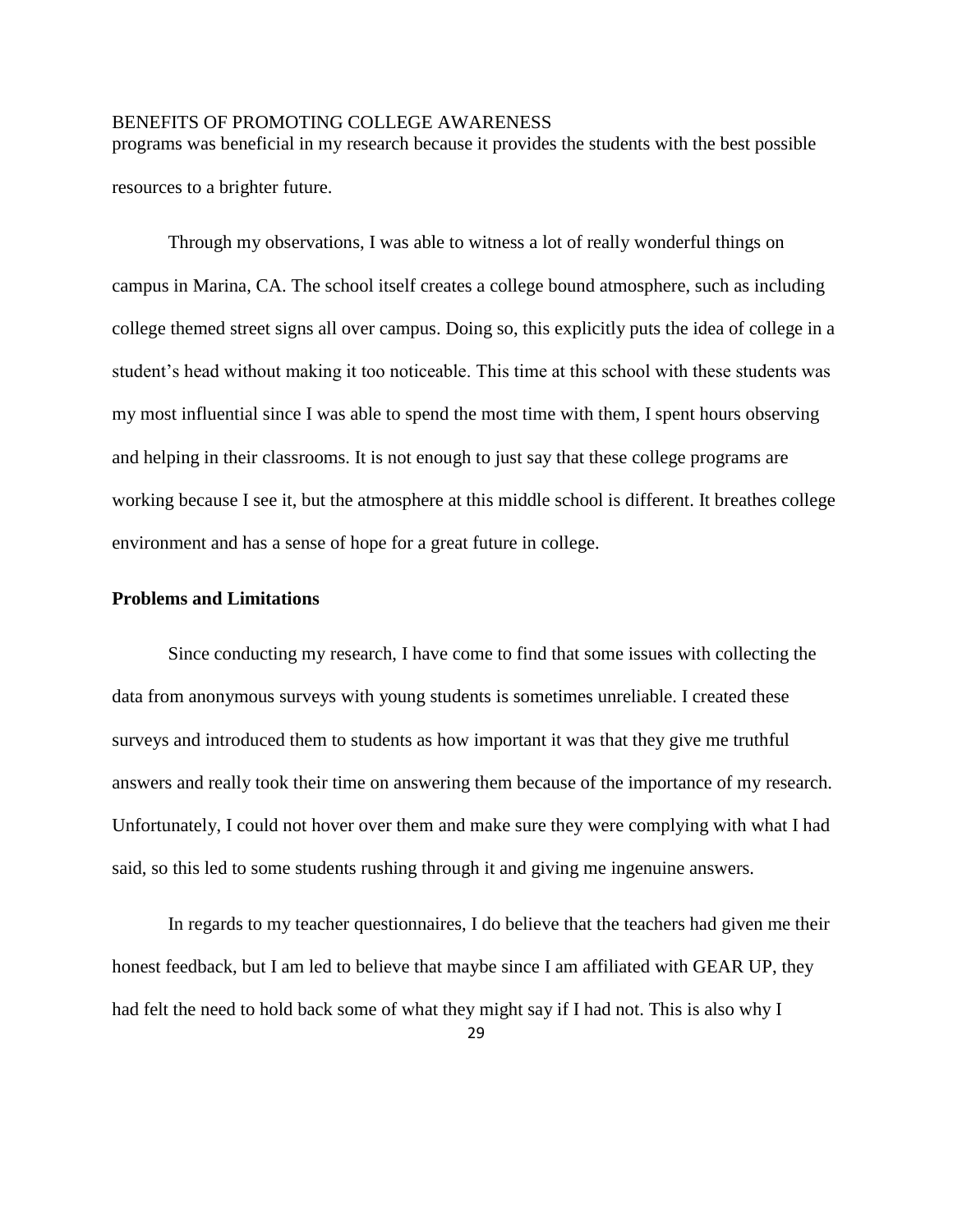reached out to a high school teacher I had not known. The questionnaire was passed along from a colleague. I had originally intended to question 3 teachers total, but the communication was lost and I could not get the third questionnaire back in the time frame I had hoped for.

I believe that my data was sufficient enough to answer my primary research question, "How does promoting college awareness programs benefit the education of middle school and high school students?" The information collected from my interview with GEAR UP Monterey project director, Chris Mutschnick gave me statistics and data that had given me the numbers for what students were targeted and how many of those students in the cohort met their expectations. His responses also provided answers for secondary questions like, "What are the college awareness programs? How have these college awareness programs come about? Who provides funding for these programs?" Not only did Chris Mutschnick give me his personal opinion on GEAR UP impacting the community and benefiting students, the student's answers on their anonymous surveys, the teacher's questionnaire answers, and my own personal observations helped answer my primary research question.

## **Recommendation**

After conducting my research, spending time with a familiar college awareness program, and getting to know the students targeted, my recommendation is to continue to push for funding of the college awareness programs. In order to close the gap for learning with young students, we must start college awareness as early as middle school. Early learning is key for low-income students, if they get the idea of going to college sooner in their education the more likely they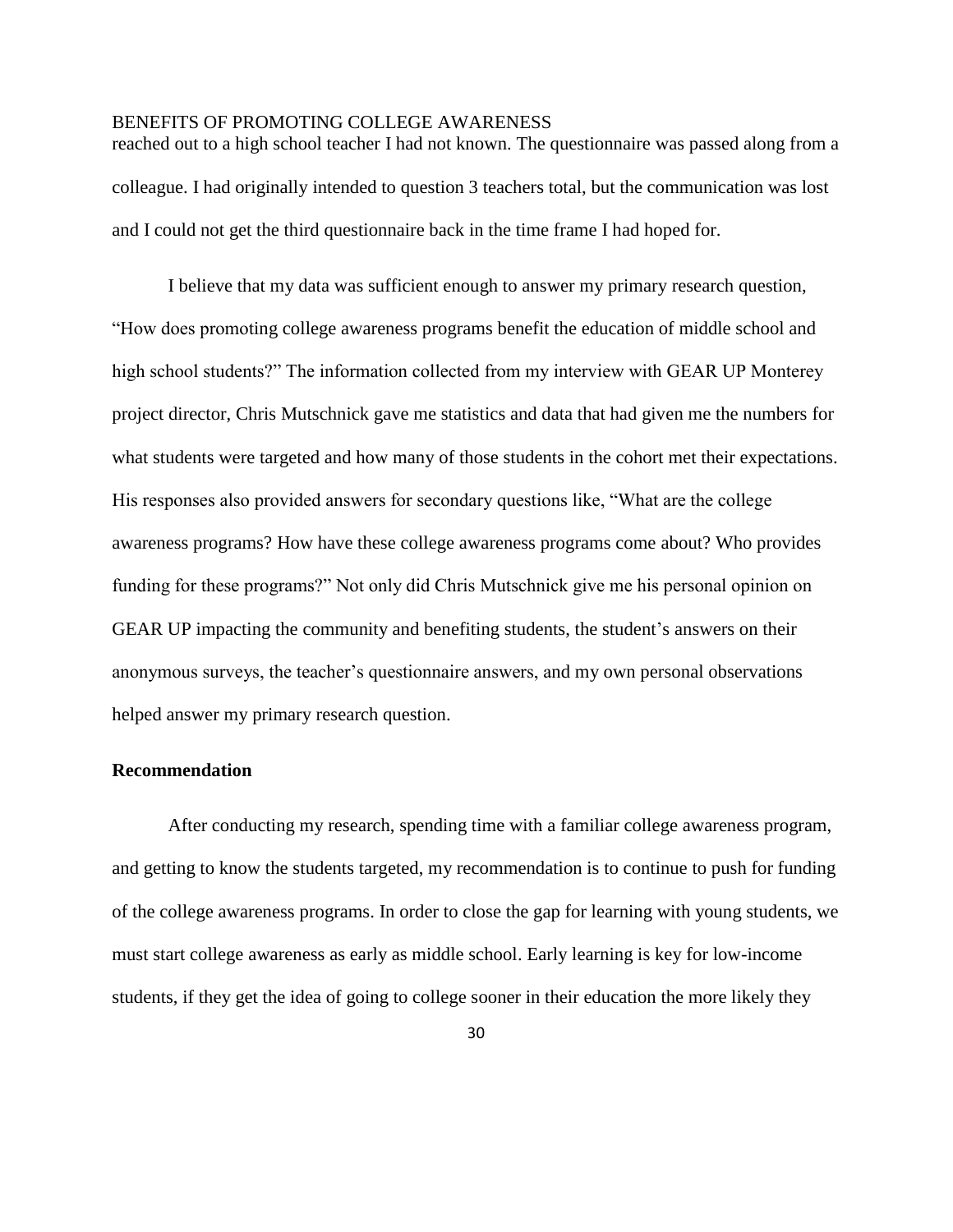will be to pursue it when entering high school. Because of my research before, I stand behind the idea of promoting college awareness programs for low-income middle and high school students. Since learning gaps start to emerge early, most evidently with disadvantaged students. Those students who do not start off well in their education, tend not to thrive later on. This is not only due to stressful environments they might face with their learning opportunities, but because early learning facilitates later learning. If we can educate the target students for these programs learning on they will have an easier time in the future adding information to the topic of college (Dougherty, 2014). My overall recommendation is to expose students early to college awareness and help motivate them to learn more later on.

## **Conclusion**

This capstone examines the question "how does promoting college awareness programs benefit the education of middle and high school students?" College awareness programs are designed to improve academic skills, increase high school retention, build self-esteem, provide mentors, increase parental involvement, increase financial aid and career awareness, and promote college attendance. These programs include, but are not limited to; GEAR UP, Imagine College, Upward Bound, AVID, ECHS, etc. For some programs, like College for Every Student, they are privately funded by private donations from corporations, foundations, and individuals. Some receive their funding from grants (like GEAR UP), either at the state or federal level.

Now that my fieldwork has come to an end, it is my understanding that teachers of low income schools truly value and appreciate college awareness programs. Of the 78 students that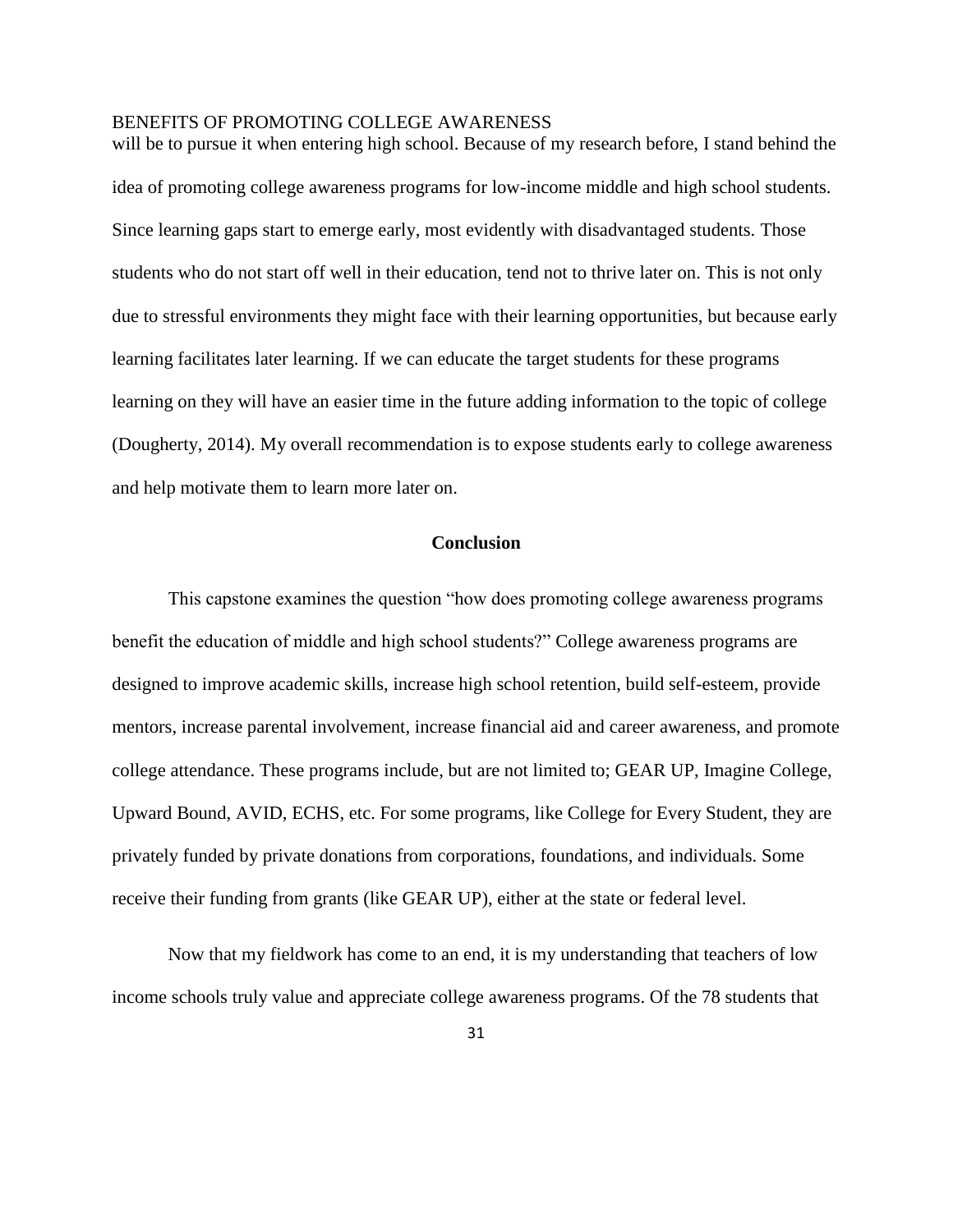participated in my anonymous surveys in Marina, CA almost all answered "yes" they found college awareness programs useful and motivational. And 90% indicated that they want to a pursue a future in college.

In conclusion, these college awareness programs are successful. The results are there in the data and the outcomes/goals are being met above their expectations. The information and support being provided to these students in the Monterey area benefits these students in a way that cultivates a healthy learning environment and motivates students to reach higher. Not only is this because they are given the tools on how to succeed, but because they are capable and feel empowered to do so. Every day our economy is changing and this generation is the change. If we get kids interested now, they will change the world.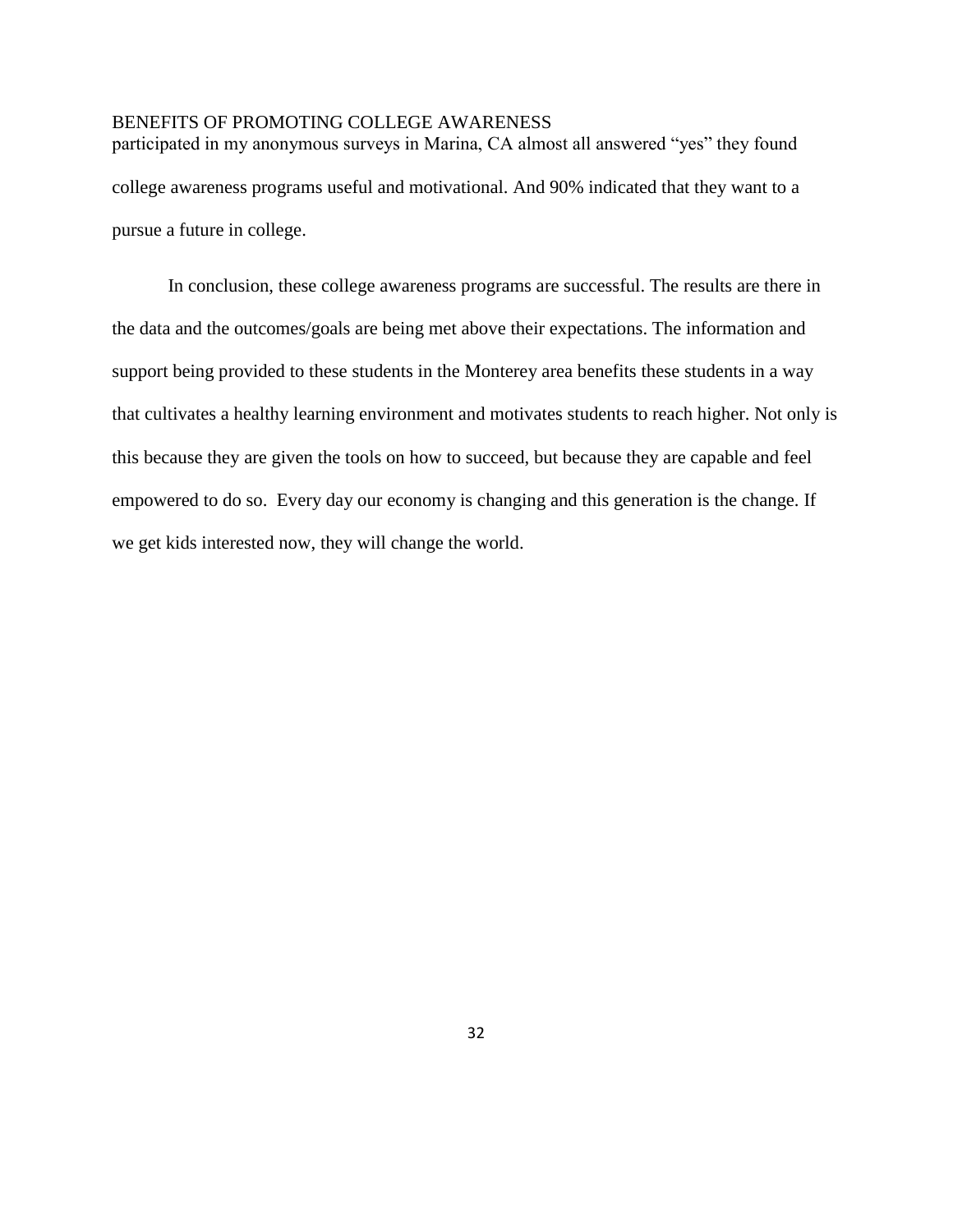# BENEFITS OF PROMOTING COLLEGE AWARENESS References

Adams, C. (2013, September 13). Promise seen in college-awareness program for middle schoolers. Retrieved November 29, 2016, from http://blogs.edweek.org/edweek/college\_bound/2013/09/promise\_seen\_in\_college\_aware ness\_program\_targeted\_at\_middle\_schoolers.html

- Attending College: What it's all about and why it matters. (n.d.). Retrieved November 29, 2016, from https://bigfuture.collegeboard.org/get-started/know-yourself/college-what-its-allabout-and-why-it-matters
- Brand, B., & Valent, A. (n.d.). The potential of career and college readiness and ... Retrieved October 19, 2016, from

[http://www.expandinglearning.org/expandingminds/article/potential-career-and-college](http://www.expandinglearning.org/expandingminds/article/potential-career-and-college-readiness-and-exploration-afterschool-programs)[readiness-and-exploration-afterschool-programs](http://www.expandinglearning.org/expandingminds/article/potential-career-and-college-readiness-and-exploration-afterschool-programs)

- Bruner, D. (n.d.). Equal Educational Opportunities Act (EEOA). Retrieved October 19, 2016, from<http://lawhigheredu.com/52-equal-educational-opportunities-act-eeoa.html>
- Characteristics of early awareness initiatives. (n.d.). Retrieved September 06, 2016, from <https://www.ohe.state.mn.us/mPg.cfm?pageID=1239>
- Dougherty, C. (2014). Starting off strong: The importance of early learning. *American Educator,*  38(2), 14+.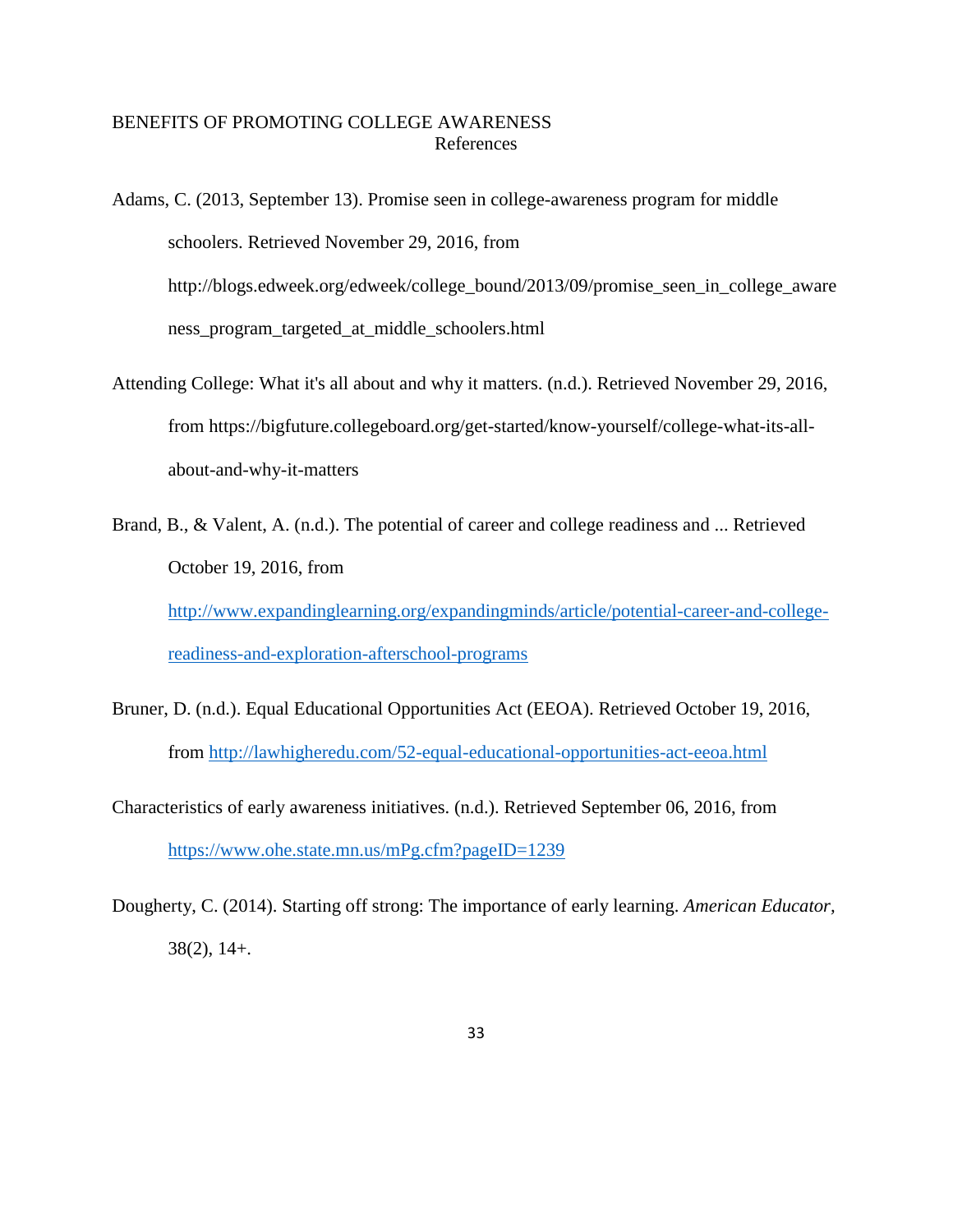Glaser, E., & Warick, C. (2016, March). What does the research say about early awareness strategies for college access and success? *Nation College Access Network.*

- Karaim, R. (2011, November 15). Expanding higher education. *CQ Global Researcher*, *5*, 525- 572. Retrieved from<http://library.cqpress.com/>
- Knaggs, C. M., Sondergeld, T. A., & Schardt, B. (2015). Overcoming barriers to college enrollment, persistence, and perceptions for urban high school students in a college preparatory program. *Journal Of Mixed Methods Research*, *9*(1), 7-30.
- McGuire, J. (n.d.). Importance of College Education. Retrieved November 29, 2016, from <http://www.collegeview.com/articles/article/importance-of-college-education>
- National Council for community and education partnerships. (n.d.). Retrieved November 29, 2016, from<http://www.edpartnerships.org/gear-up>
- Smithwick-Rodriguez, T. (2011, January 1). A study of college readiness programs among high school students in south texas. *ProQuest LLC*.
- Swail, W. S. (2000, September). Preparing America's disadvantaged for college: programs that increase college opportunity. Retrieved December 06, 2016, from http://onlinelibrary.wiley.com/doi/10.1002/ir.10706/epdf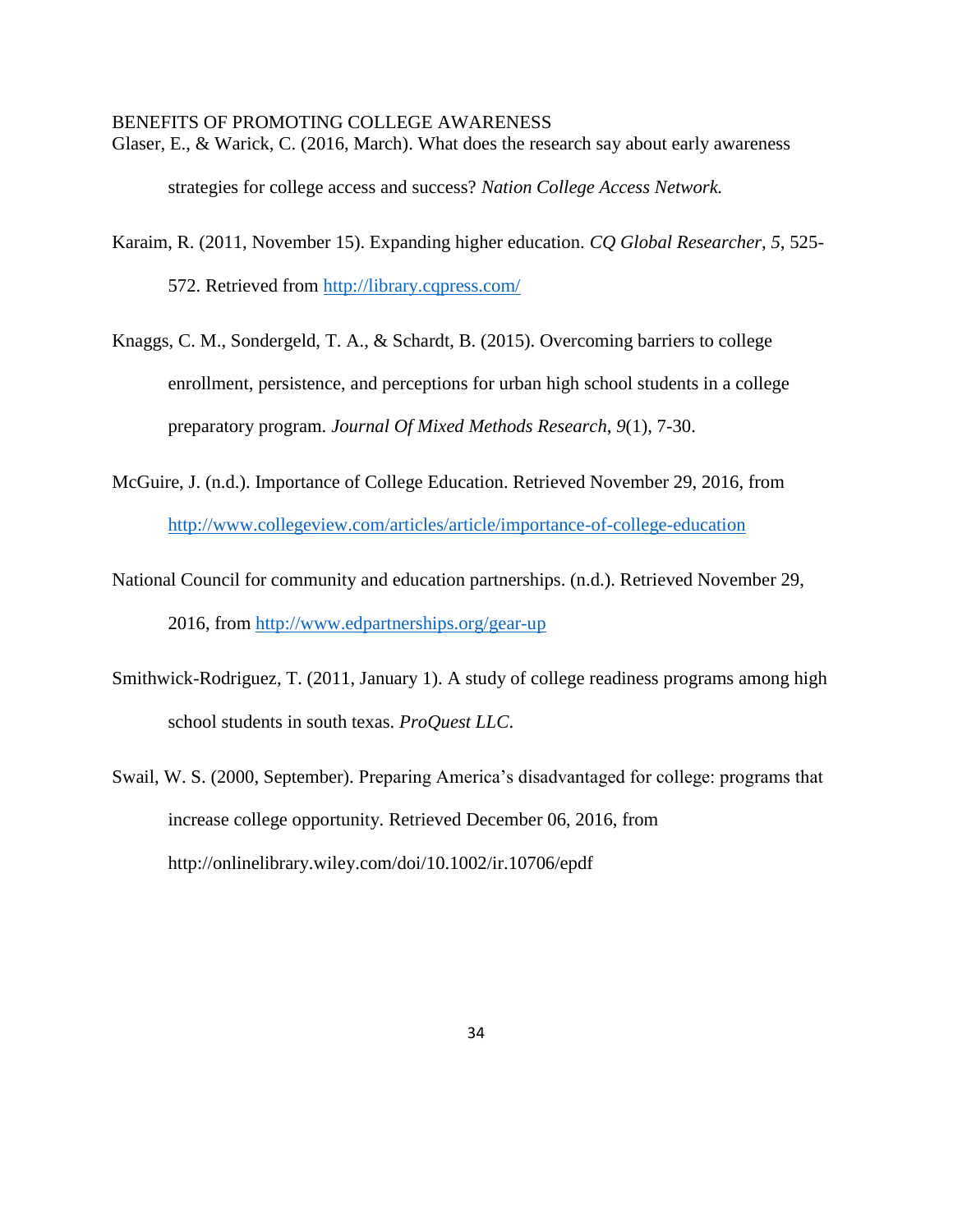# BENEFITS OF PROMOTING COLLEGE AWARENESS Appendix A

# GEAR UP Monterey Project Director Interview Questions

Please describe what GEAR UP is and the kinds of things you do in your position with the program.

In your opinion, do these college awareness programs seem to be successful? How can you tell?

Where does the funding for GEAR UP come from? And how did the program come about?

Do you believe that GEAR UP is impacting the community and benefiting the students?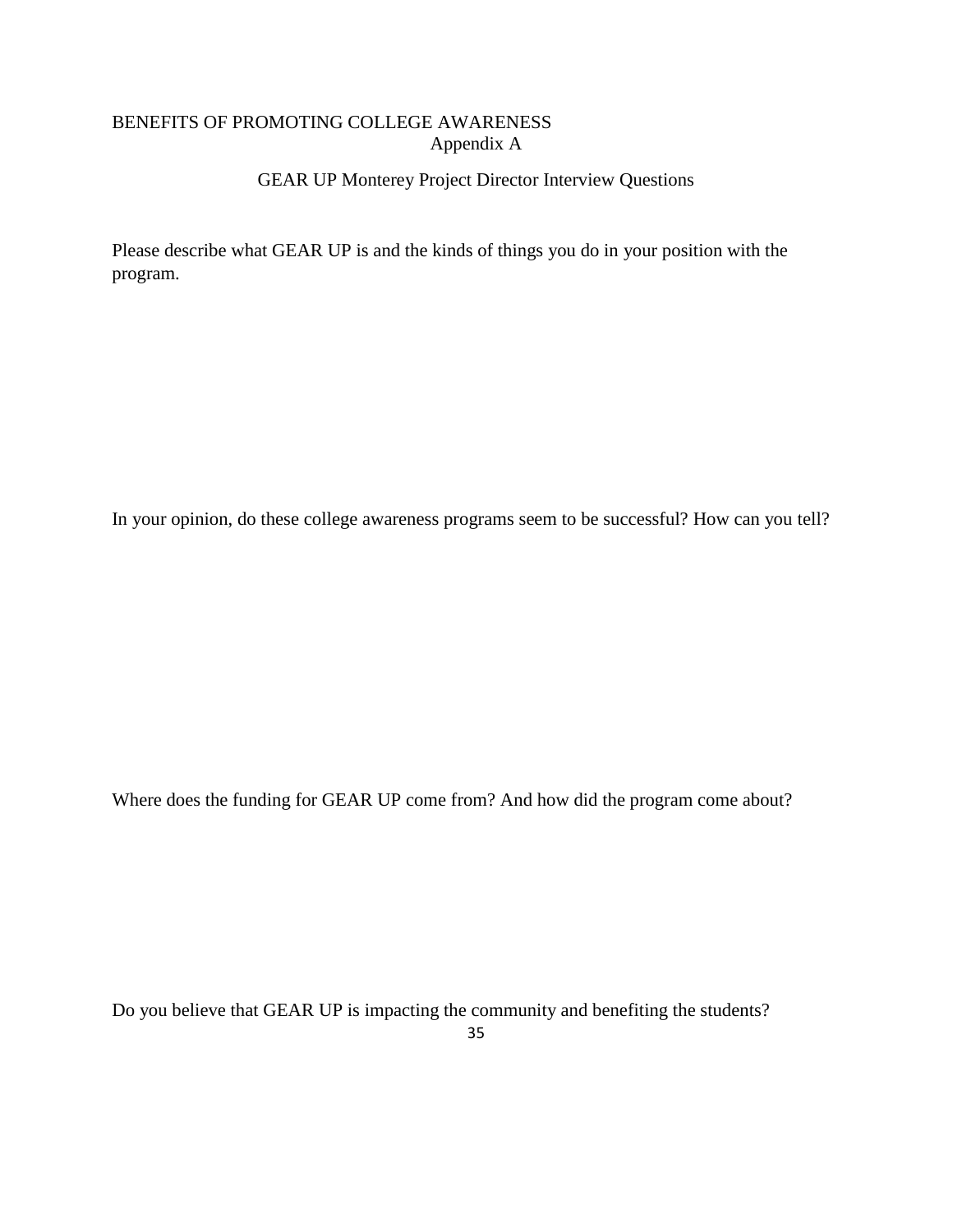# BENEFITS OF PROMOTING COLLEGE AWARENESS Appendix B

# Middle & High School Teacher Questionnaire

When you were in middle school/high school did you have college awareness programs? If so, were they helpful? If not, where did the majority of your college readiness and awareness come from?

In your opinion, do these college awareness programs seem to be successful in the middle schools/high schools today? How can you tell?

Do you believe that GEAR UP is impacting the community and benefiting the students?

From your observations, do the students enjoy the programs offered at school and seem motivated by them?